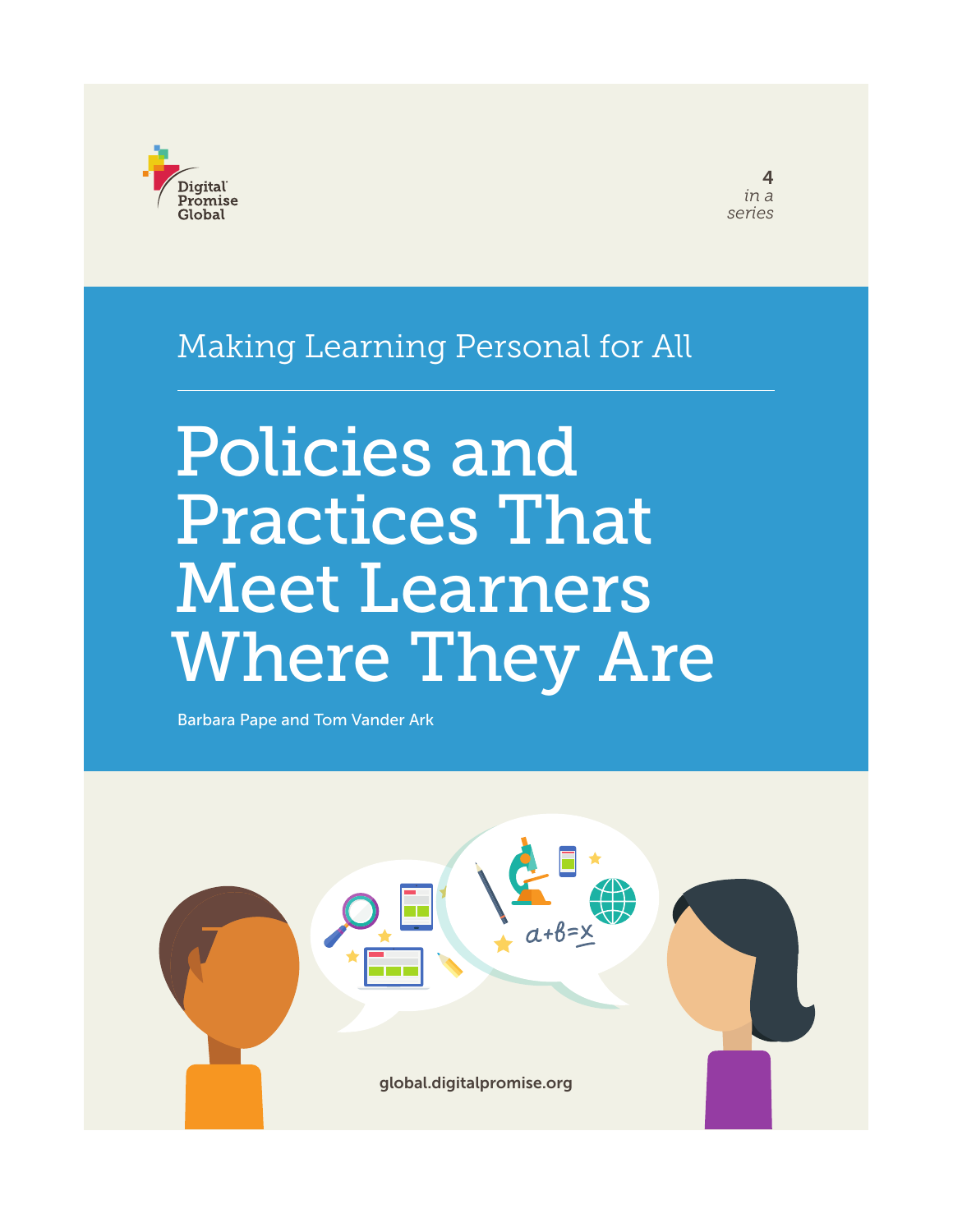## Table of Contents

| Learner Variability Defines Personalized Learning7 |  |
|----------------------------------------------------|--|
|                                                    |  |
|                                                    |  |
|                                                    |  |
|                                                    |  |
|                                                    |  |
|                                                    |  |
| <b>Part 2: Policy Actions and Investments</b>      |  |
|                                                    |  |
|                                                    |  |
| Shared Vision and Learner Outcomes  14             |  |
|                                                    |  |
|                                                    |  |
|                                                    |  |
|                                                    |  |
|                                                    |  |
|                                                    |  |
|                                                    |  |
|                                                    |  |
|                                                    |  |
|                                                    |  |
|                                                    |  |
| Federal-National Policy: Keep It Flexible,         |  |
|                                                    |  |
|                                                    |  |
|                                                    |  |

#### This is Part 4 of the Making Learning Personal for All series:

Policies and Practices That Meet Learners Where They Are | 2 Part 1: The Growing Diversity in Today's Classroom Part 2: [Research and the Promise of Personalized Learning](http://digitalpromise.org/wp-content/uploads/2017/02/lps-research-promise-personalized-learning.pdf) Part 3: [Supporting Research-Based Personalization for Reading Success](http://digitalpromise.org/wp-content/uploads/2017/07/lps-reading_success_july102017.pdf)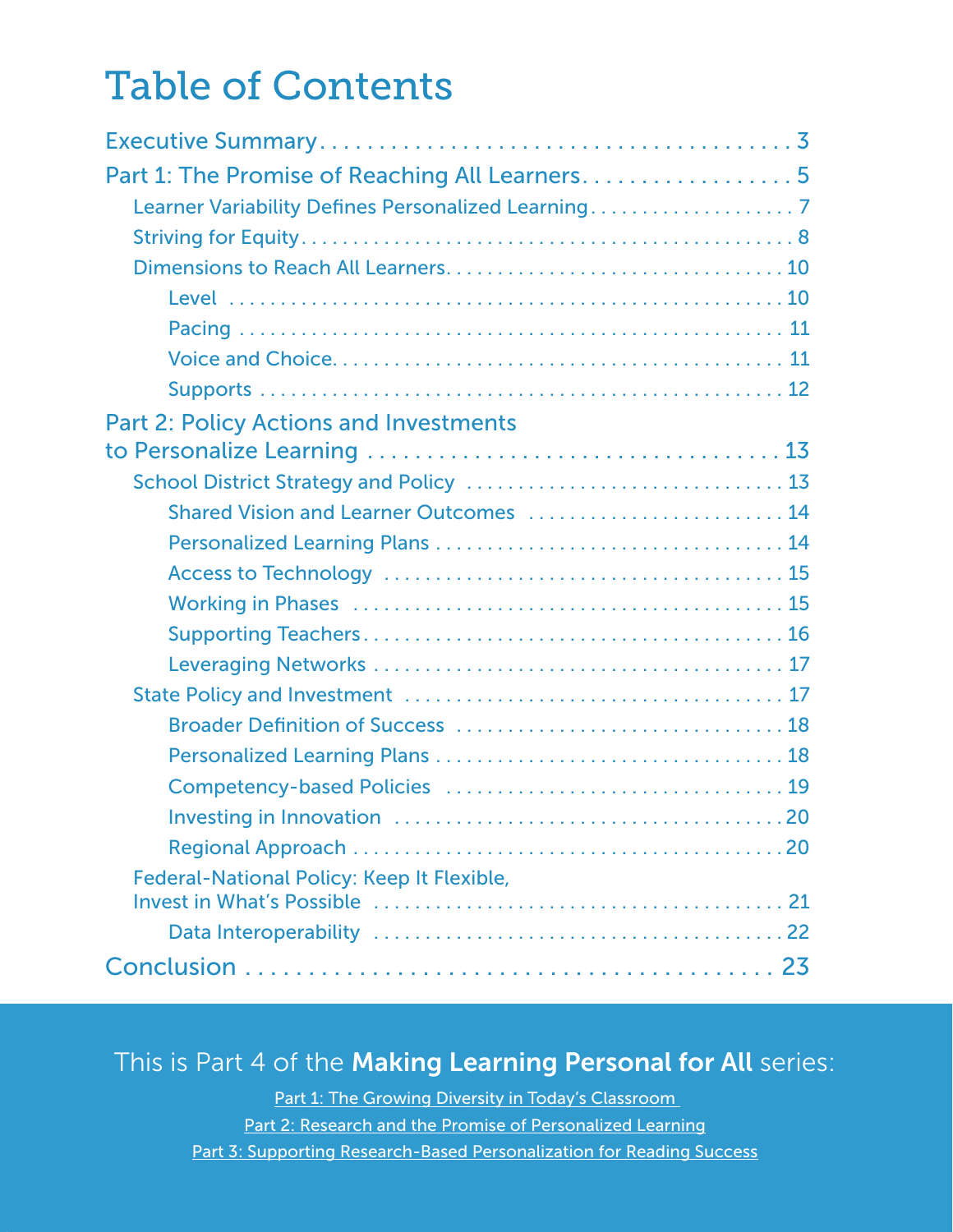## <span id="page-2-0"></span>Executive Summary

The convergence of growing classroom diversity, learning sciences research, sophistication of technology, and 21stcentury job requirements in a global market could put America's education system on track for personalizing the learning experience. The goal is for each student to master content and skills to help guarantee their success in college and career.

Yet, despite often heroic efforts by individual teachers, the promise of reaching all learners is a failing proposition in far too many schools. One reason is the inattention to the growth of learner variability, which makes "teaching to the middle" inadequate at best.

At the same time, workforce requirements have changed significantly. Mastery of the Three Rs is only the foundation in the 21st century, as employers now seek people who can solve complex problems, think critically and creatively, coordinate with others, and manage people.

We need to re-think our education system to address learner variability and meet our

promise to guide each learner to become productive and fulfilled citizens. Burgeoning learning sciences research is providing a road map for ways to engage students, help them learn, and help them learn how to learn. Social and emotional learning is taking hold in many schools to help students understand themselves and others in order to, among other things, better collaborate and coordinate with classmates. And, mature and ever-advancing technology can be harnessed as a tool to improve learning in school and beyond. This intersection of learner diversity, needs of the current and future job market, desire for vastly improved equity, learning sciences research, and technology compels a more personalized approach to learning.

#### What does it mean to personalize learning?

While no consensus has formed around a definition for personalized learning, there are several essential characteristics:

- 1. Learner variability defines personalized learning. Personalized learning is not an isolation chamber of students in cubicles behind computers. The culture of personalization is built on embracing all comers and providing paths for success for each student, with and without technology.
- 2. Learning is social and emotional. These are essential ingredients for personalizing learning. The social, emotional, and cognitive competencies, if effectively implemented and developed throughout one's life, are key to success in school, at work, and in the community.
- 3. Learning must be organized with the learner at the center.
- 4. Learning objectives, approaches, content, pace, and tools are tailored and optimized for each learner.
- 5. Learners take ownership of their learning, having more choice and a greater voice in what, how, when, and where they learn.
- Policies and Practices That Meet Learners Where They Are | 3 advance equity in schools, as long as expectations are held high for all.6. High expectations are in place for each student. Personalized learning has the potential to help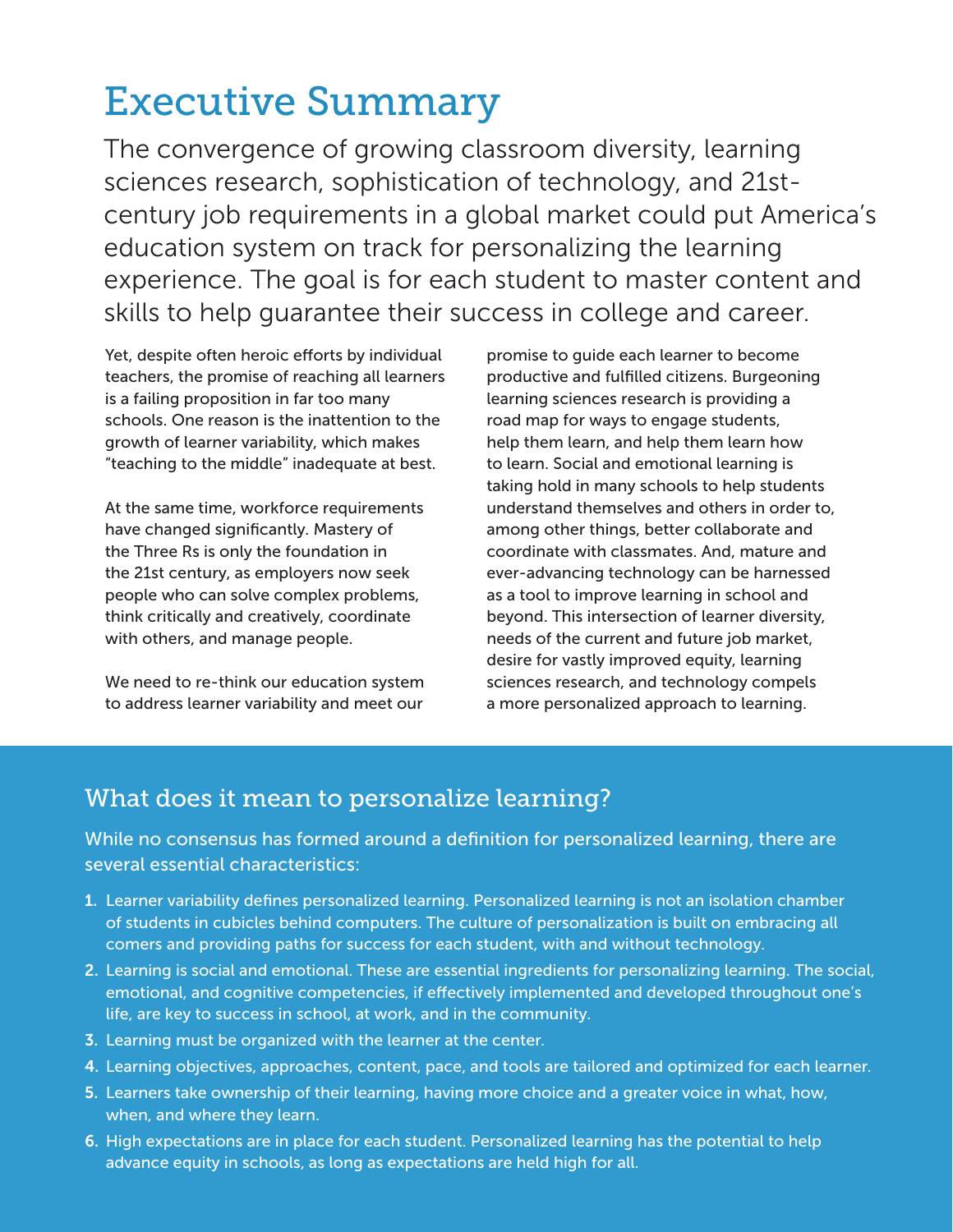### Policy Actions and Investments to Personalize Learning

Transformation of our current school model requires a paradigm shift in how educators and policymakers think of school. Yet local, state, and national leaders can begin to promote personalized learning to address learner variability in a number of ways.

For example, districts can support personalized learning plans, provide equitable access to technology, develop purposedriven and personalized professional learning for teachers, organize work in phases, and leverage networks.

Districts and teachers also can reach out to parents and the community to explain why supporting personalized learning to address learner variability is critical and how teachers are creating experiences that consider development of academic, social-emotional, and other skills for all students to succeed in college and the workplace. Teachers need their own personalized path to learn, as well as the flexibility, encouragement, and time for professional learning.

States can encourage personalizing learning for each student by promoting competencybased progressions, adopting broader aims, supporting personalized learning plans, and investing in innovation. For example, competency-based education, as a core strategy for personalized learning, holds the promise of raising achievement for all, as long as expectations are held high for each student.

At the federal level, the Elementary and Secondary Education Act (ESEA), while worrisome for developing and nurturing equity in the schools, did create new opportunities for personalized learning in three areas:

• Increased focus on growth and improvement rather than just grade-level proficiency;

- Use of multiple measures and less reliance solely on an end-of-year test; and
- New opportunities to build capacity for next-generation educators.

National organizations also can address data interoperability challenges and frustrations faced by schools and districts. National organizations such as Project Unicorn are working with school districts to create seamless, secure, and controlled exchanges of data among applications.

Efforts to personalize learning must take in the whole child – the academic, social, and emotional needs of the learner. It must address learner variability, recognizing each child learns in a way unique to them and demonstrates distinctive strengths and challenges. To be effective, personalized learning environments must hold high expectations for each learner.

Digital Promise Global, through its Learner Positioning Systems (LPS) initiative, is linking research to practice to enhance opportunities to personalize learning to address learner variability. LPS facilitates the connection among researchers, edtech product developers, teachers, and ultimately learners.

When done right, supported by research on how people learn, with high expectations for all learners, and a consideration for whole-child development, personalized learning welcomes students as partners in their education and turns schools into places where ALL are inspired to learn and have the best chances for success.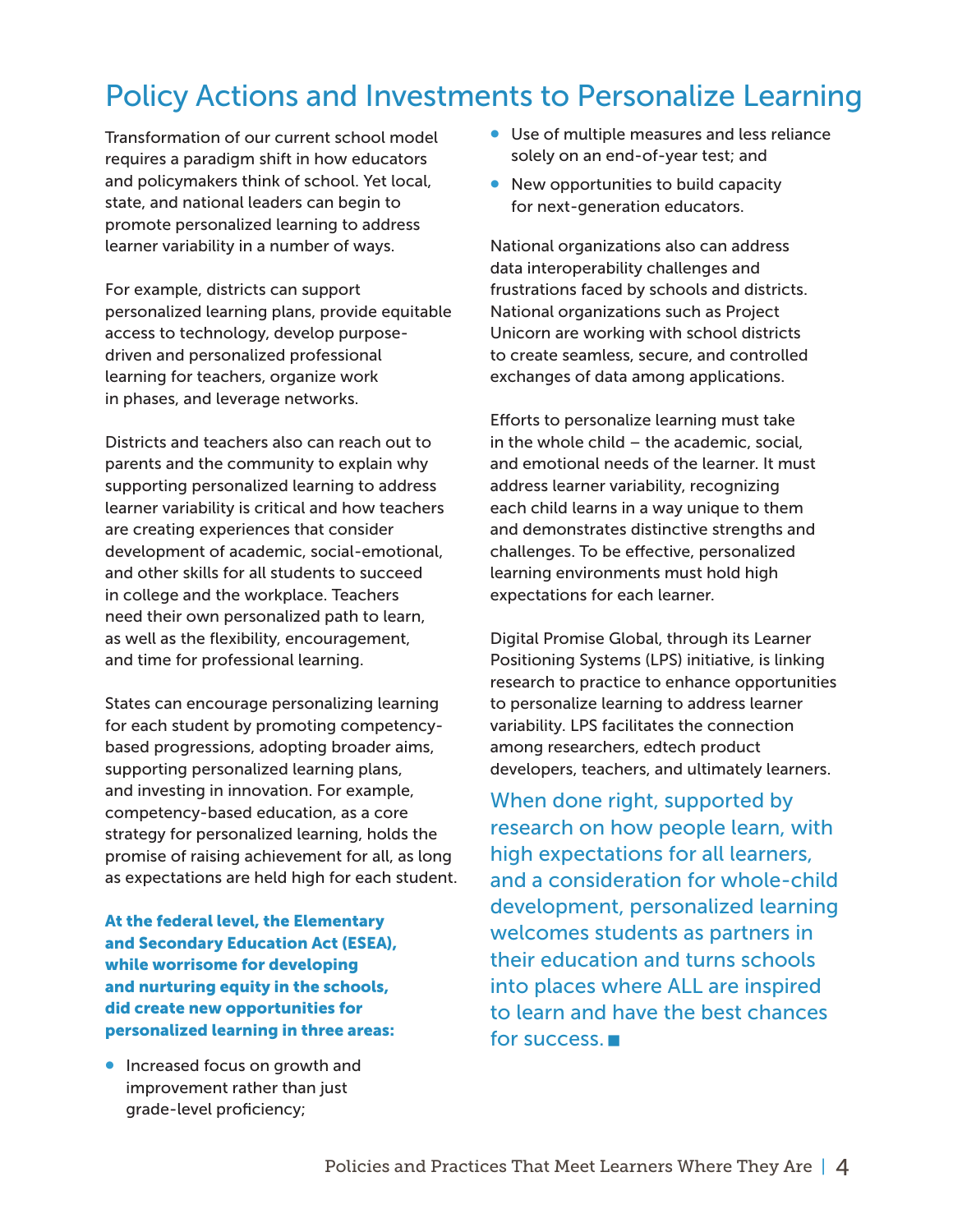### <span id="page-4-0"></span>Part 1: The Promise of Reaching All Learners

Learner diversity is the new norm in classrooms nationwide. Students in today's schools are more diverse than ever linguistically, economically, and culturally (Growing Diversity, Digital Promise). About 13 percent of elementary and [secondary students](https://nces.ed.gov/programs/coe/indicator_cgg.asp) receive special education services. One in 16 public school students have [Individual Education Plans](https://www.ncld.org/understanding-learning-and-attention-issues) (IEPs) for a specific learning disability while one in 50 public school learners receive accommodations through the 504 [Education Plan.](https://www.ncld.org/understanding-learning-and-attention-issues) Ten percent are [English language learners](https://nces.ed.gov/fastfacts/display.asp?id=96)  [\(ELLs\)](https://nces.ed.gov/fastfacts/display.asp?id=96). Just over 20 percent of learners say [they have been](https://nces.ed.gov/fastfacts/display.asp?id=719)  [bullied,](https://nces.ed.gov/fastfacts/display.asp?id=719) bringing to their classrooms fears and frustration. Variabilities among learners in terms of pace, background knowledge, ability to focus in a school setting, homelife conditions, socio-economic status, and more range widely across our contemporary cohort of American students. These are the learners who struggle to learn in restrictive, traditional classroom environments.

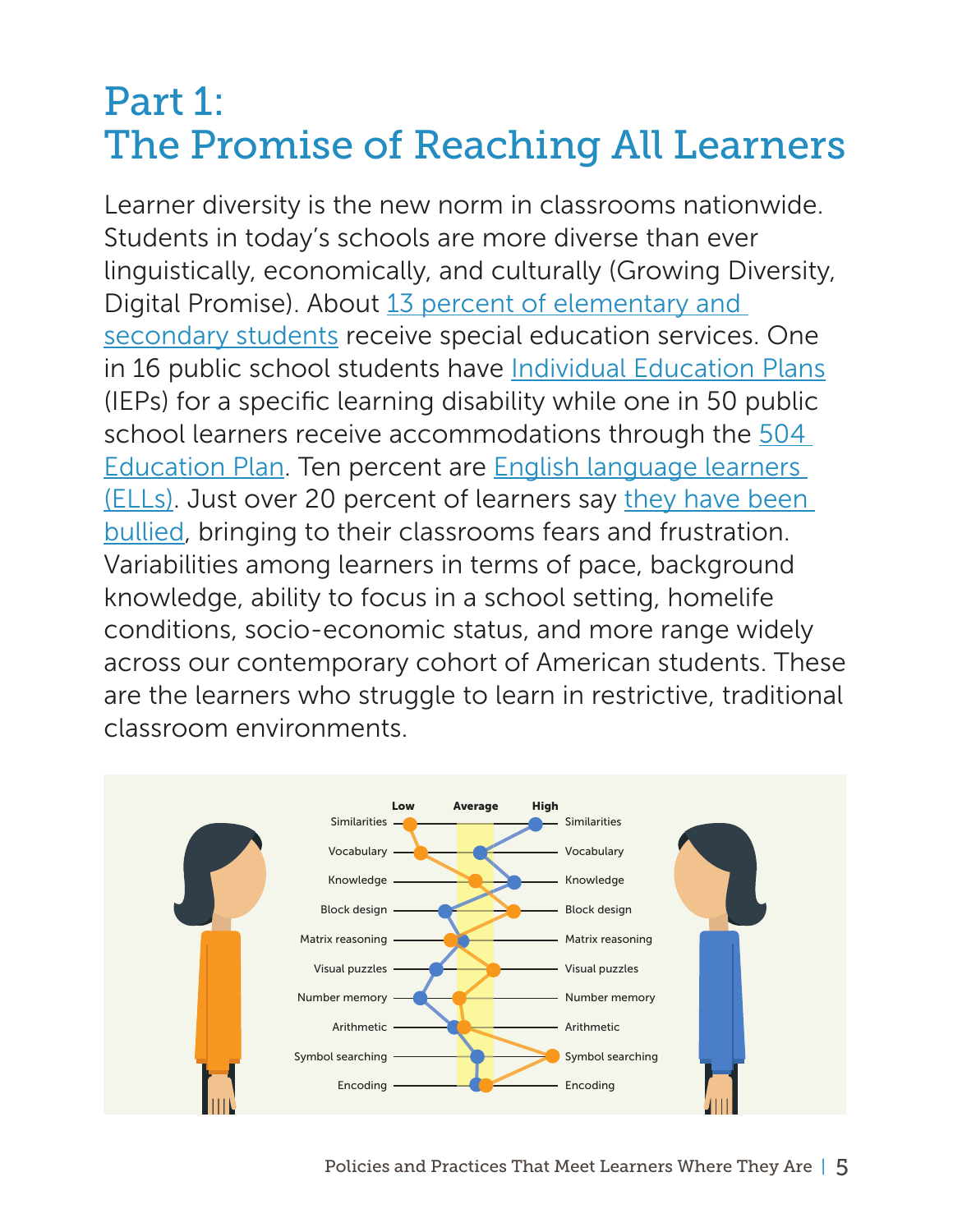Coupled with expanded diversity in classrooms is the fact that our current K-12 education system fails to adequately prepare a large proportion of its students for college, career training, and, eventually, jobs. The changing nature of the workplace demands that public education support many more students over a higher bar and that more students will require post-secondary education to be employable. The raising of the employment standard presents challenges. For example, one indicator of this problem is the high percentage of students in some two- and fouryear institutions who need to enroll in remedial cla[s](http://www.highereducation.org/reports/college_readiness/CollegeReadiness.pdf)ses - sometimes as [high as 60 percent.](http://www.highereducation.org/reports/college_readiness/CollegeReadiness.pdf)

Demands from the job market also are changing. We are no longer, and have not been for some time, an industrial society in need of human cogs on an assembly line. [According to the World Economic Forum,](https://www.weforum.org/agenda/2016/01/the-10-skills-you-need-to-thrive-in-the-fourth-industrial-revolution/) the top five most valued skills for workers in 2020 are: 1) complex problem solving; 2) critical thinking; 3) creativity; 4) people management; and 5) coordinating with others.

This is a far cry from simply needing a grasp of reading, writing, and arithmetic to be marketable to employers. While mastery of the three Rs remains critical, it is merely the launching point and no longer the end goal.

We need to re-think the education system in order to address the diversity of students, elevate equity concerns, and consider job requirements for employees in an increasingly automated and technological society. Clearly, the age-old "teach to the middle" is not enough today, and probably never was.

In his illuminating book, *The End of Average: How to Succeed in a World that Values Sameness,* Todd Rose reveals the false argument that there is an "average" learner. He introduces the concept of "jagged profiles," which recognize that each person/learner has distinctly different strengths and areas of growth or variability. His work forms a

#### Learning Differences

An educator in the 1970s or 1980s with a classroom of 24 students might have had five or six students (20 to 34 percent) requiring specialized interventions. In a classroom of 24 students today, it is common that between 10 and 12 students (40 to 50 percent) are living in poverty, have a disability or learning difference, are English language learners, are gifted or talented, are experiencing challenges at home or in their communities that result in trauma, or some combination of the above—each of whom research shows needs personalized approaches to learning to reach their potential. (From [The Growing Diversity in Today's Class](http://digitalpromise.org/wp-content/uploads/2016/09/lps-growing_diversity_FINAL-1.pdf)[rooms](http://digitalpromise.org/wp-content/uploads/2016/09/lps-growing_diversity_FINAL-1.pdf), first in Digital Promise's Making Learning Personal For All series)

foundation for the need to personalize the education experience for all students to meet the demands of today's global economy and make good on the promise of fulfilling their potential and the pursuit of happiness.

How can we offer top-notch opportunities that personalize the learning experience to prepare each student for a world that is increasingly global and information based? How can we ensure equity and excellence in our education programs? How can we prepare students to think critically, persevere and understand how they learn so they can take ownership of their learning throughout their lifetime? How can they develop skills to collaborate with others?

Burgeoning learning sciences research is providing a road map for ways to engage students and help them learn, and help them learn how to learn. Additionally, social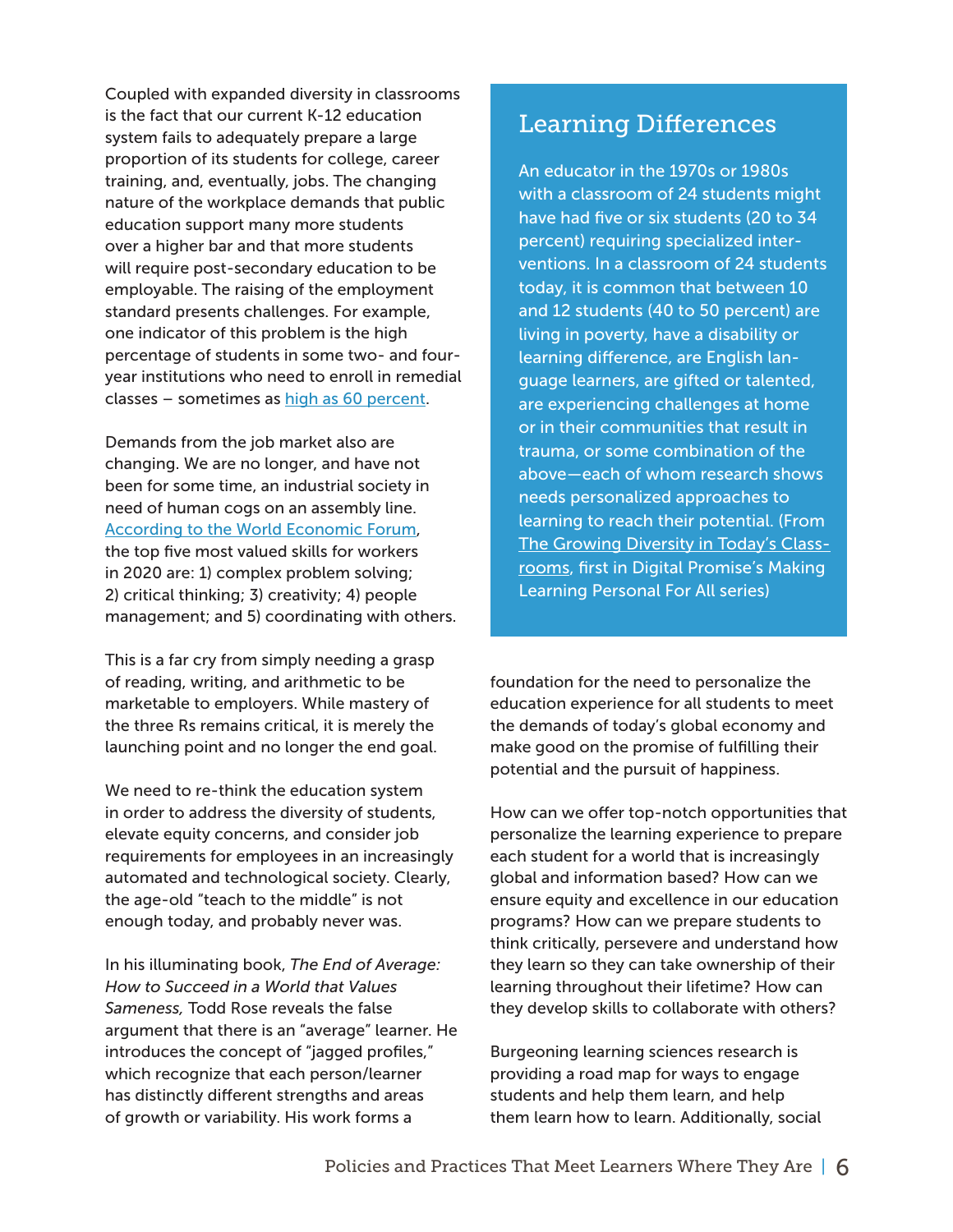<span id="page-6-0"></span>and emotional learning is taking hold in many schools to help students understand themselves and others. Mature and everadvancing technology provides new ways to improve learning in school and beyond. This intersection of learner diversity, needs of the current and future job market, desire for vastly improved equity, learning sciences, and technology compels a more personalized approach to learning.

In an environment that embraces the individual learner, teachers teach learners and not a class of students. They ask, what motivates that person? Does this student need more time to attain competency? What's the best

support for this particular student to grasp this particular concept? What are this student's interests? This thinking stands in stark contrast to the still-present notion of forcing students to fit into and move through school in an age-fixed cohort, to box them in with certain time limits to learn or to demonstrate their learning, or to direct teaching to the nonexistent "average" student. Personalizing learning provides avenues for teachers to productively engage with the wide range of learners present in every classroom throughout the country. And, as we advance our understanding of learners, learning technology available today makes reaching all students much more feasible.

### Learner Variability Defines Personalized Learning

A personalized learning environment inherently provides variety and choice to students. It inspires a culture that relies on continuous improvement, rather than a dead end of academic winners and losers.

Personalized learning is not an isolation chamber of students in cubicles behind computers. While technology is a powerful tool for teachers to use to personalize learning, the culture of personalization is built on embracing all comers and providing paths for success for each student. It rests on emerging principles of social, emotional, and academic learning. It is not hung up on seat time, but on a love of learning and continuously improving performance. It develops self-awareness in each student on how they learn and what tools they need to succeed.

#### Learning is Social and Emotional

So says the [Aspen Institute's National Commission on Social, Emotional, and Academic](https://www.aspeninstitute.org/programs/national-commission-on-social-emotional-and-academic-development/)  [Development,](https://www.aspeninstitute.org/programs/national-commission-on-social-emotional-and-academic-development/) spearheaded by CASEL Chair Timothy Shriver and Linda Darling-Hammond, CEO of the Learning Policy Institute and Professor of Education Emeritus at Stanford University. Their latest report, *The Evidence Base for How We Learn: Supporting Students' Social, Emotional, and Academic Development*, is a consensus of evidence statements from distinguished scientists that provide the research backbone for integrating social, emotional, and academic learning. And, it is an essential ingredient for personalizing learning. The social, emotional, and cognitive competencies, if effectively implemented and developed throughout one's life, are key to success in school, at work, and in the community. Examples of schools and classrooms that are ["](https://www.aspeninstitute.org/publications/putting-it-all-together/)putting it all together" [can be found here.](https://www.aspeninstitute.org/publications/putting-it-all-together/)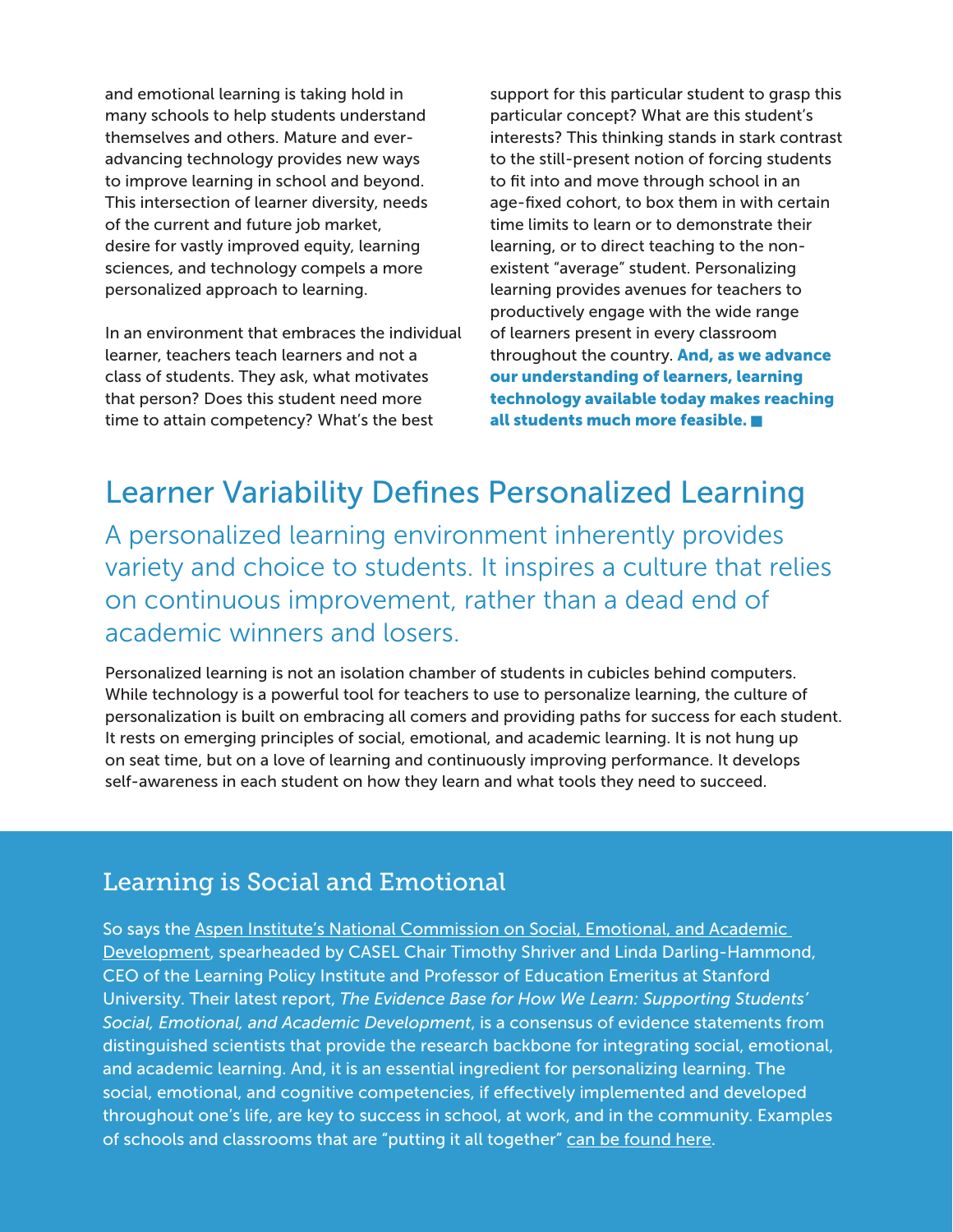<span id="page-7-0"></span>While a formal definition of personalized learning, agreed upon by all stakeholders, has yet to emerge, it may be unnecessary as it is evident that personalized learning is centered on the student and depends on masterful teachers who harness appropriate tools to bring a learner-centered approach to the learning environment. In the second white paper in our [Making Learning Personal](http://digitalpromise.org/initiative/learner-positioning-systems/making-learning-personal-for-all/)  [for All](http://digitalpromise.org/initiative/learner-positioning-systems/making-learning-personal-for-all/) series, "Research and the Promise of Personalized Learning," keeping sight of "why personalize" was emphasized:

…Personalized learning is a path to actively engage, motivate, and inspire all learners to embrace difference, overcome challenges, and demonstrate mastery.

#### Key principles of personalizing learning that have emerged from multiple definitions include:

- 1. learning must be organized with the learner at the center;
- 2. learning objectives, approaches, content, pace, and tools are tailored and optimized for each learner; and
- 3. learners take ownership of their learning, having more choice and a greater voice in what, how, when, and where they learn.

### Striving for Equity

Personalized learning has the potential to help advance equity in schools, as long as expectations are held high for all.

Students most harmed in a traditional system of learning are the most vulnerable, including: students of color; those who would be first-generation college; those from economically disadvantaged families;

students with learning differences that are not compatible with traditional schools and one-size-fits-all methods of teaching; and students whose first language is not English.

I[n "A Personalized Approach to Equity,](http://www.ascd.org/publications/educational-leadership/mar17/vol74/num06/A-Personalized-Approach-to-Equity.aspx)" an article in the March 2017 ASCD magazine, Becky Wilusz and Ken Templeton at [Great Schools Partnership](http://greatschoolspartnership.org/) report on five elements of personalized learning that can lead to more equitable outcomes for students:

- 1. Learning focuses on common standards that apply to all students
- 2. Students have regular opportunities to engage in higher-order thinking and transfer their learning
- 3. Feedback and reflection are routinely incorporated into learning experiences
- 4. A system of varied supports and extensions exist to help all students succeed
- 5. Students have choice in designing the content, pathways, and products of learning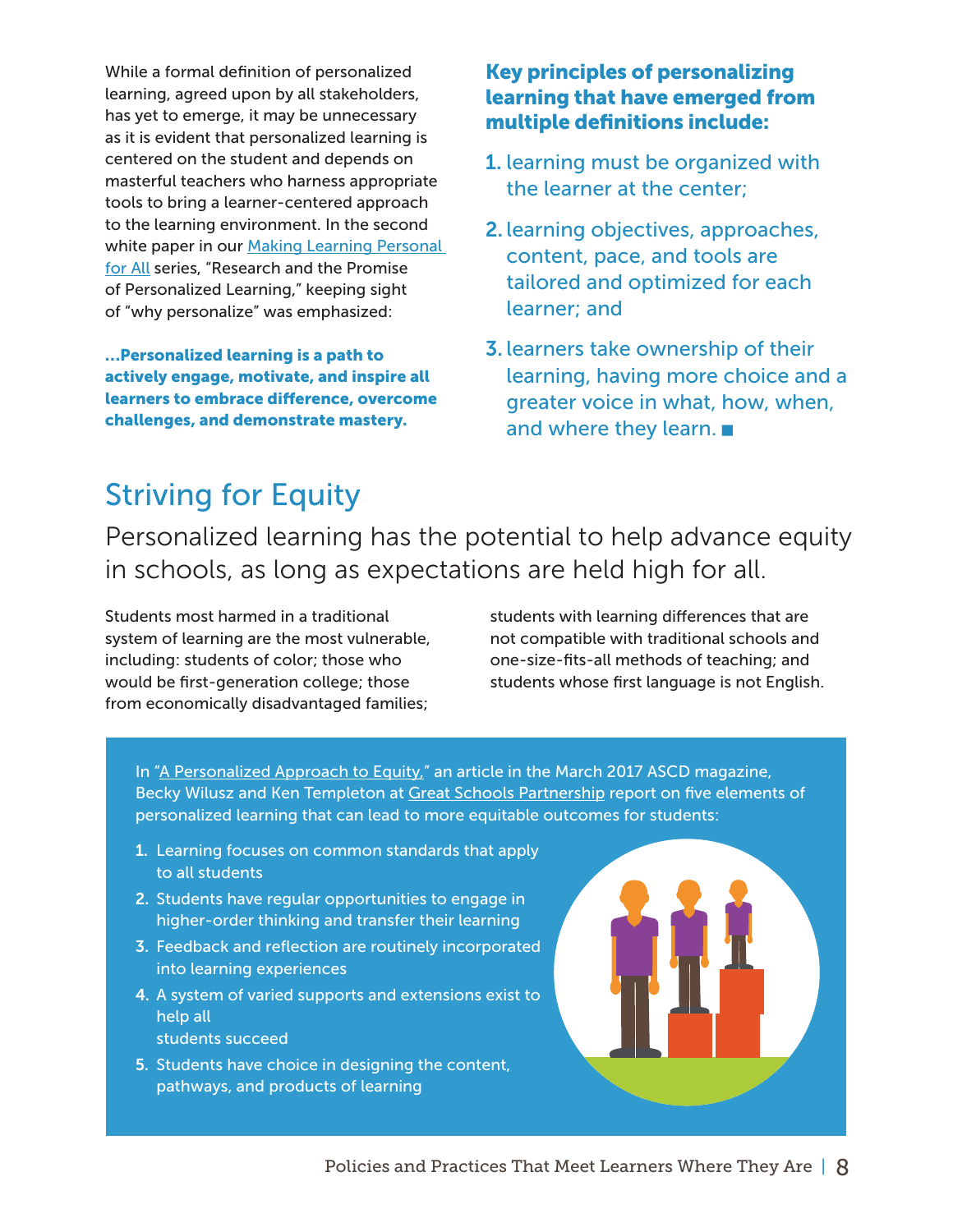Traditionally, schools have used tracking (e.g., reading groups in primary, honors courses in high school) in an attempt to cope with groupings of learning variability, but these became permanent tracks with much different expectations and outcomes for each group. The goal of personalized learning is to optimize learning for all students with clearly stated, high expectations for everyone and with equitable opportunities in the line of sight for all. To avoid permanent low tracks, personalized learning schools frequently remix performance groups and use a combination of academically homogeneous with heterogeneous groupings including project teams and advisory groups.

Personalizing learning also means paying attention not only to academics, but to the social-emotional, behavioral, and collaborative skills required to progress and succeed at college and career. Knowing the precise supports each learner needs, providing these supports and offering opportunities to develop student agency, develops within each learner the ability to better understand what they need to learn and facilitates achieving higher standards and personal goals.

Through a personalized approach to learning, a learner constantly moves forward based on performance and is not held back by being locked into a group and a certain period of time to master content. For students who move swiftly through material, personalized learning means they do not have to unnecessarily practice what they already know, but can be inspired by fresh material and new ways to apply their knowledge.

When personalized learning encourages students to develop self-advocacy, it takes great strides to improve educational opportunities for students, especially those with learning differences, according to the National Center for Learning Disabilities (NCLD). Personalized learning environments David Rose, lecturer at Harvard and CEO of [CAST,](http://www.cast.org/) uses an [analogy of an orchestra](http://researchmap.digitalpromise.org/gallery/embracing-learner-variability-schools/) to explain the importance of understanding each learner and helping that person meet his or her potential.

He says, "Often schools act as if what we really want are clarinet players and everybody else is a failed clarinet player. In fact, what the culture needs and what orchestras need is great diversity of the kind of instruments you can play,"

that incorporate frameworks like Universal [Design for Learning \(UDL\)](http://www.udlcenter.org/) provide each classroom with texts that are digital and flexible for students who rely on them to meet high expectations. UDL is a set of principles for curriculum development that dismisses the mythological average learner.

According to the National Center for the [Universal Design for Learning,](http://www.udlcenter.org/aboutudl/whatisudl/conceptofudl) UDL addresses "learner variability by offering flexible goals, methods, materials, and assessments that empower teachers to meet these varied needs." The framework spurs the creation of flexible design of curricula from the start to avoid time-consuming changes down the road.

NCLD cautions, however, that all too often changes in educational practice are conceived, designed, and implemented with some version of an "average learner" in mind. Then it is retrofitted with little or no evidence to support a positive impact for students who need more targeted, individualized, or intensive instruction and support. In other words, the starting line should be on learner variability, an acknowledgement that no learner is the same.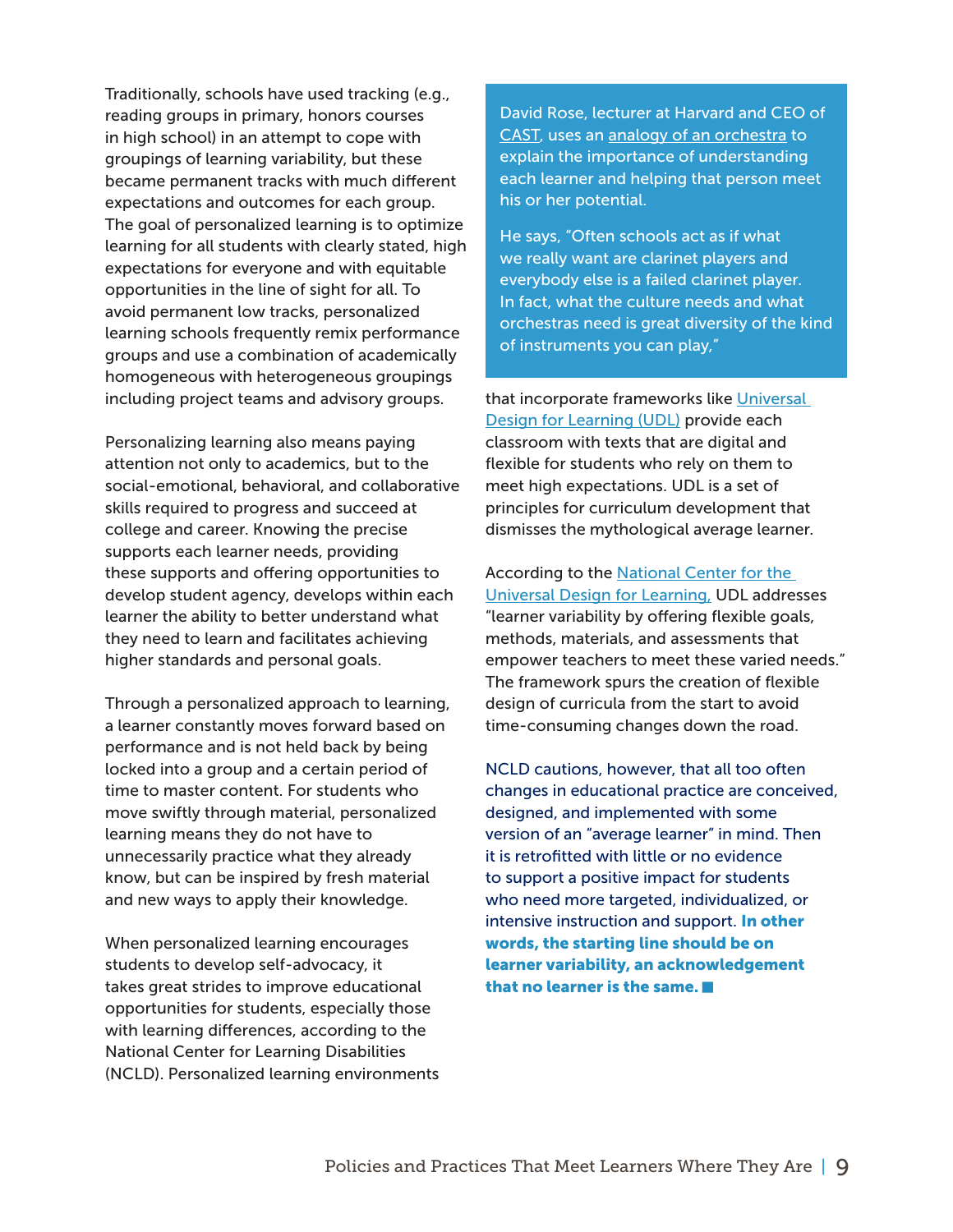#### <span id="page-9-0"></span>[NCLD's Action Steps for Personalized Learning](https://www.ncld.org/wp-content/uploads/2017/11/Extended-Learning-Opportunities.Fin_.11092017.pdf)

- 1. Establish an inclusive vision for personalized learning efforts from the beginning of design and planning
- 2. Ensure sufficient resources to provide accommodations and supports to help students with disabilities fully participate in personalized learning efforts
- $\hbox{\sf implement personalized learning inclusive}$  in a Computation in a  $C$  computation in a  $C$  -computational  $\hbox{\sf Unif}$ 3. Provide professional learning opportunities for general and special educators to
- 4. Use comprehensive accountability and support systems to ensure access to and rigor of quality learning experiences for all students.
- 5. Invest in pilot programs that test strategies around personalized learning and ensure that pilot programs have a means to learn and disseminate learning around implementation opportunities and challenges for students with disabilities.
- 6. Communicate with and engage families from program initiation to implementation of personalized learning efforts.

#### Dimensions to Reach All Learners

#### Four dimensions that address learner variability are discussed below:



### **Level**

The most basic objective of personalized learning is to adjust the learning to the most productive level. As learned from game design, calibration (or [dynamic](https://en.wikipedia.org/wiki/Dynamic_game_difficulty_balancing)  [difficulty adjustment\)](https://en.wikipedia.org/wiki/Dynamic_game_difficulty_balancing) avoids boredom and frustration. Good teachers have long differentiated assignments for students by adjusting the degree of difficulty of tasks or modifying reading selections. Access to appropriate and research-based technology helps teachers differentiate learning more systematically and for each student.

Blended learning, a mix of face-to-face and online learning, enables personalized learning particularly when one mode informs the other. Adaptive learning systems (e.g., [DreamBox](http://www.dreambox.com/), [i-Ready,](http://iready) [Istation,](https://www.istation.com/) [A2I](http://learningovations.com/)) [calibrate](http://www.dreambox.com/blog/math-learning-zone-proximal-development)  [work automatically](http://www.dreambox.com/blog/math-learning-zone-proximal-development), keeping tasks in the zone of proximal development, which is the difference between what a learner can do without help and what he or she cannot do. Feedback from adaptive assessments helps teachers quickly pinpoint learning level and adjust units of learning.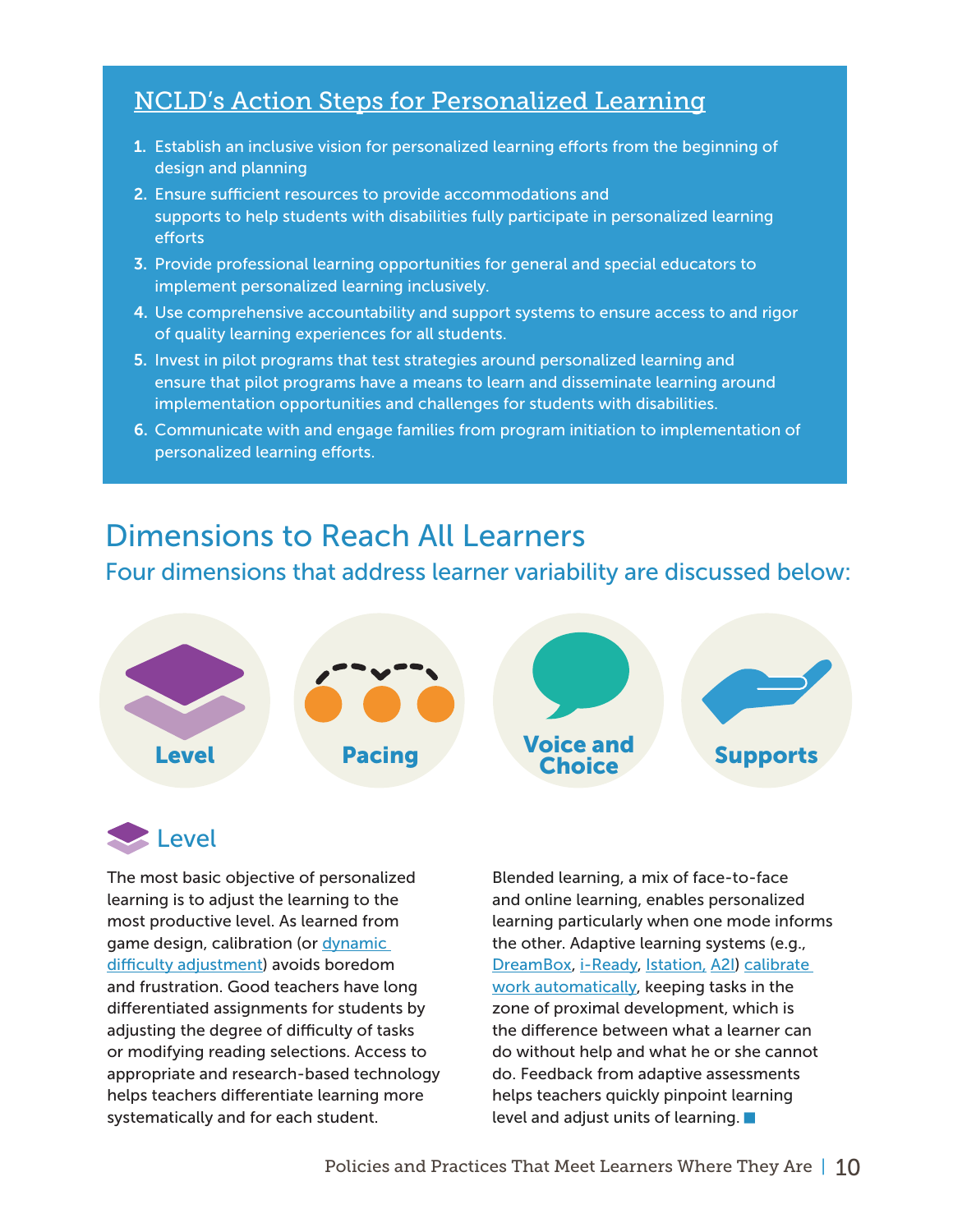#### <span id="page-10-0"></span>●●● Pacing

Rather than advance students at the same pace regardless of whether or not they have mastered important concepts, students in personalized environments progress at their own pace as they demonstrate mastery. Often called competency-based education (or proficiency-, performance- or masterybased learning), this form of instruction calls for frequent demonstrations of learning.

Competency-based learning at scale, and the shift from time to learning as the primary measure, challenges all of the organizing principles of traditional grade-level education including the basic architecture and organization of schools (more on that in the policy section).

The [National Governors Association](https://www.nga.org/cms/home/nga-center-for-best-practices/center-publications/page-edu-publications/col2-content/main-content-list/expanding-student-success-a-prim.html) suggests that competency-based education, in order to improve outcomes, must focus on:

- 1. Mastery: students advance to the next level, course, or grade based on demonstration of skills and content knowledge as outlined in clear, measurable, and rigorous learning objectives;
- 2. Pace: students progress at different rates in different areas rather than on a class-wide schedule;Feedback and reflection are routinely incorporated into learning experiences
- 3. Instruction: students receive customized instruction to match their individual learning needs in each subject, thus those who struggle in any area will be able to reach proficiency before being offered more challenging material and those who excel are constantly challenged;
- 4. Assessment: meaningful, high-quality assessments allow students to demonstrate their mastery of skills and concepts when they have mastered them rather that at a set time in the school year.

#### Voice and Choice

Extended experiences that challenge students, including through Challenge Based Learning, project-based learning, design thinking, maker learning, internships, service learning and more, provide the opportunity for students to select or modify topics, approaches, products, and presentations of their learning.

For example, [Challenge Based Learning](http://digitalpromise.org/initiative/challenge-based-learning/) (CBL) connects student projects to realworld challenges. [The CBL Framework](http://cbl.digitalpromise.org/2017/03/20/cbl-personalized-learning/) goes

Buck Institute for Education (BIE) defines project-based learning as "a teaching method in which students gain knowledge and skills by working for an extended period of time to investigate and respond to an engaging and complex question, problem or challenge."

beyond voice and choice by fueling collaboration between students, teachers, families, and community members to identify big ideas, ask thoughtful questions, and also identify, investigate, and solve challenges. This approach helps students gain deep subject area knowledge and develop the skills necessary to thrive in an ever-changing world.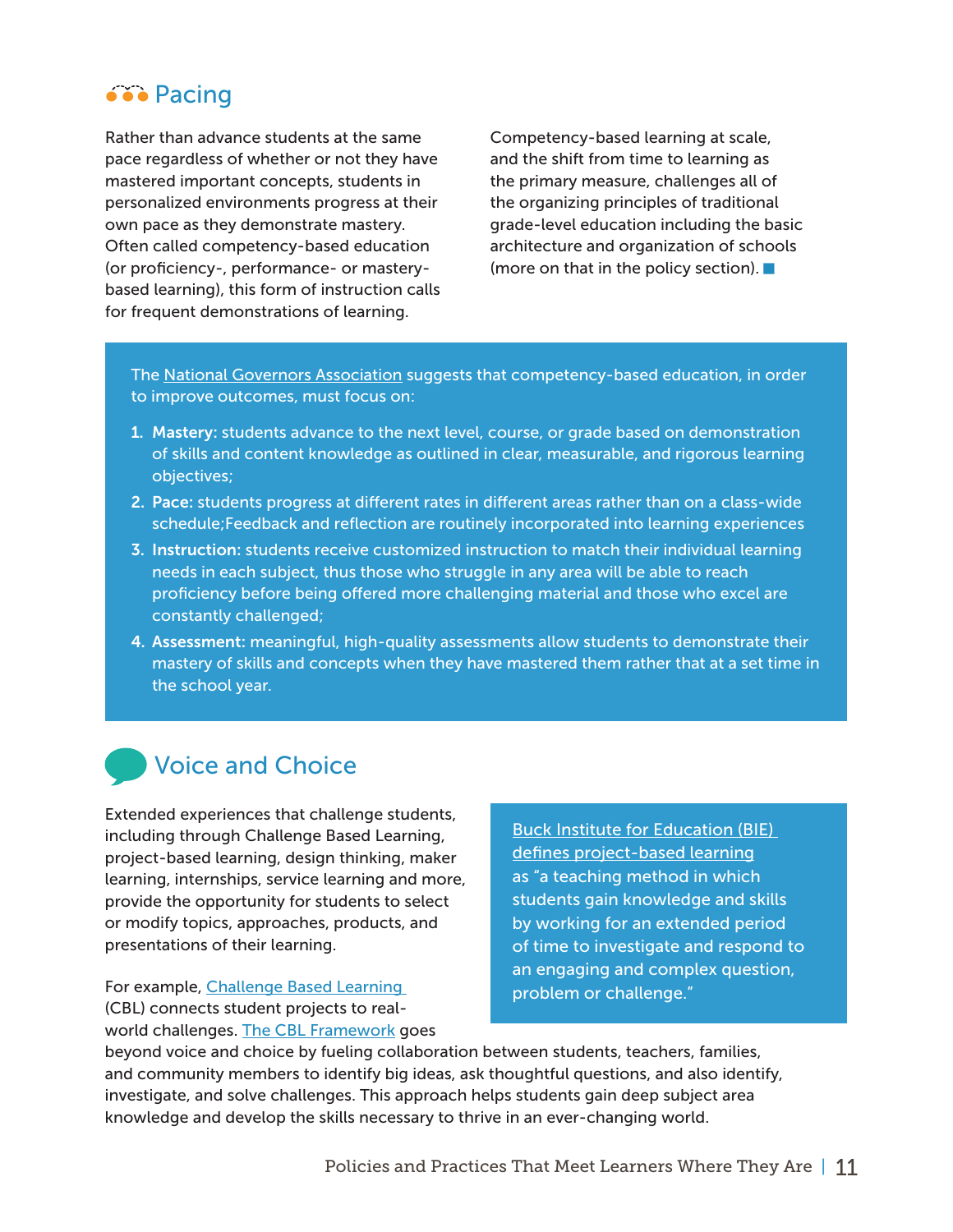<span id="page-11-0"></span>The CBL Framework is divided into three interconnected phases – Engage, Investigate, and Act – and includes the following key elements:

- **Everyone is a learner.** Ubiquitous access to information and technology provides the opportunity to break down the traditional hierarchical structure of schools and allows all participants to both teach and learn.
- Moving beyond the four walls of the classroom. Involving all of the community members in the process expands resources, creates opportunities for authentic learning and moves the responsibility of education to the larger community.
- Learner inspired, directed, and owned. Meaningful connections are made between content and the lives of learners.
- Challenges are powerful. Situations or activities create a sense of urgency, spur action and lead people to achieve "above and beyond" expectations.
- **Content and skills.** Authentic learning experiences foster deep content knowledge and help Learners organically develop a wide range of skills.
- Space and freedom to fail. A safe space is provided for all learners to think creatively, try new ideas, experiment, fail, receive feedback and try again. This iterative process is built into all of the phases of the framework
- Slowing for critical and creative thinking. To ensure full participation and to provide opportunities for deep thinking, the learning process needs to be intentionally slowed down at times.
- Authentic and powerful use of technology. Technology is used to research, communicate, organize, create, evaluate, document and persuade.
- Focus on process and product. The process of getting to the solution is valued as much as the solution.
- Documentation and storytelling. During each step of the challenge process, the learners document and publish using text, video, audio and pictures.
- **Reflection.** Learners continuously reflect on the content, the process, and their learning.

#### Supports

Tailoring college and career planning, academic, and youth and family supports helps all learners succeed. At the secondary level, an advisory system that provides a sustained adult relationship is key to monitoring progress and aligning supports, according to a report from Getting Smart.

One example of the benefits of advisory services and academic supports is the College Readiness Initiative launched in 2006 by College Spark Washington. Six-year grants

were provided to 39 low-income schools to boost college and career preparation. These schools implemented a guidance program or AVID with an emphasis on evidence-based practices, vertical teaming structures for middle and high schools to establish transition plans and early warning systems; and strong guidance counseling leadership integrated with the school's counseling program. Outcomes included improved school culture, graduation, and college attendance rates.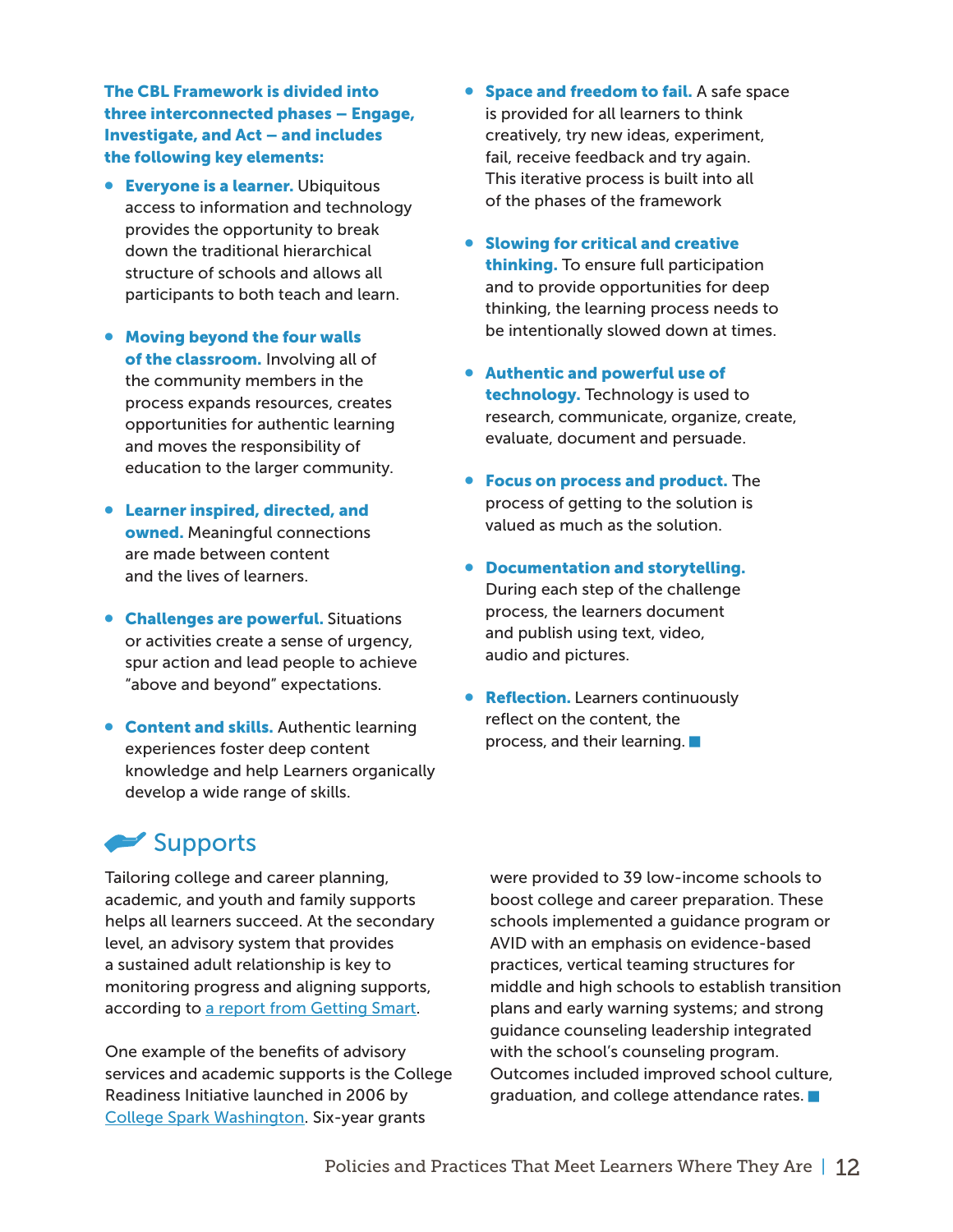### <span id="page-12-0"></span>Part 2: Policy Actions and Investments to Personalize Learning

Today's social challenges and economic opportunities demand more than basic skills. Obtaining or creating family wage employment requires young people to organize themselves and their work and know how to collaborate in teams, how to make decisions and solve problems and, perhaps most important, how to learn. "We are all entrepreneurs," said microfinance pioneer [Muhammad Yunus.](https://www.theguardian.com/sustainable-business/2017/mar/29/we-are-all-entrepreneurs-muhammad-yunus-on-changing-the-world-one-microloan-at-a-time)

Transformation of our current school model requires a paradigm shift in how educators and policymakers think of school. But when teachers innovate and leaders lead, they frequently run into a tangle of rules and regulations that impede student learning. Students are grouped in age-bound classes. They are given the same amount of material to learn in the same amount of time, often in the same way. Accountability is based on seat time and sometimes a single test. This,

despite vast differences in student background knowledge which may leave gaps that remain open because there is no time to go back to catch up. In this scenario, students are constantly compared to each other rather than the outcomes desired, turning school into a competition and sorting exercise.

Local, state, and national leaders can promote personalized learning in many ways.

### School District Strategy and Policy

While federal and state policies are door openers, school districts' ability to transform to personalized approaches should not be underestimated.

There is much a district can do to support teachers in their quest to personalize classrooms that do not depend on federal and state policies. They can, for example, facilitate a shared vision about student learning outcomes, support personalized learning plans, provide equitable access to technology, develop purpose-driven and personalized professional learning for teachers, organize work in phases, and leverage networks.

Districts and teachers also can reach out to parents and the community to explain why supporting learner variability is critical and how teachers are addressing it through personalized experiences to meet the academic, social-emotional, and other skills required for all students to succeed in college and the workplace. They also can encourage the belief that learning occurs outside of the classroom as well, and provide ideas on how to make that happen.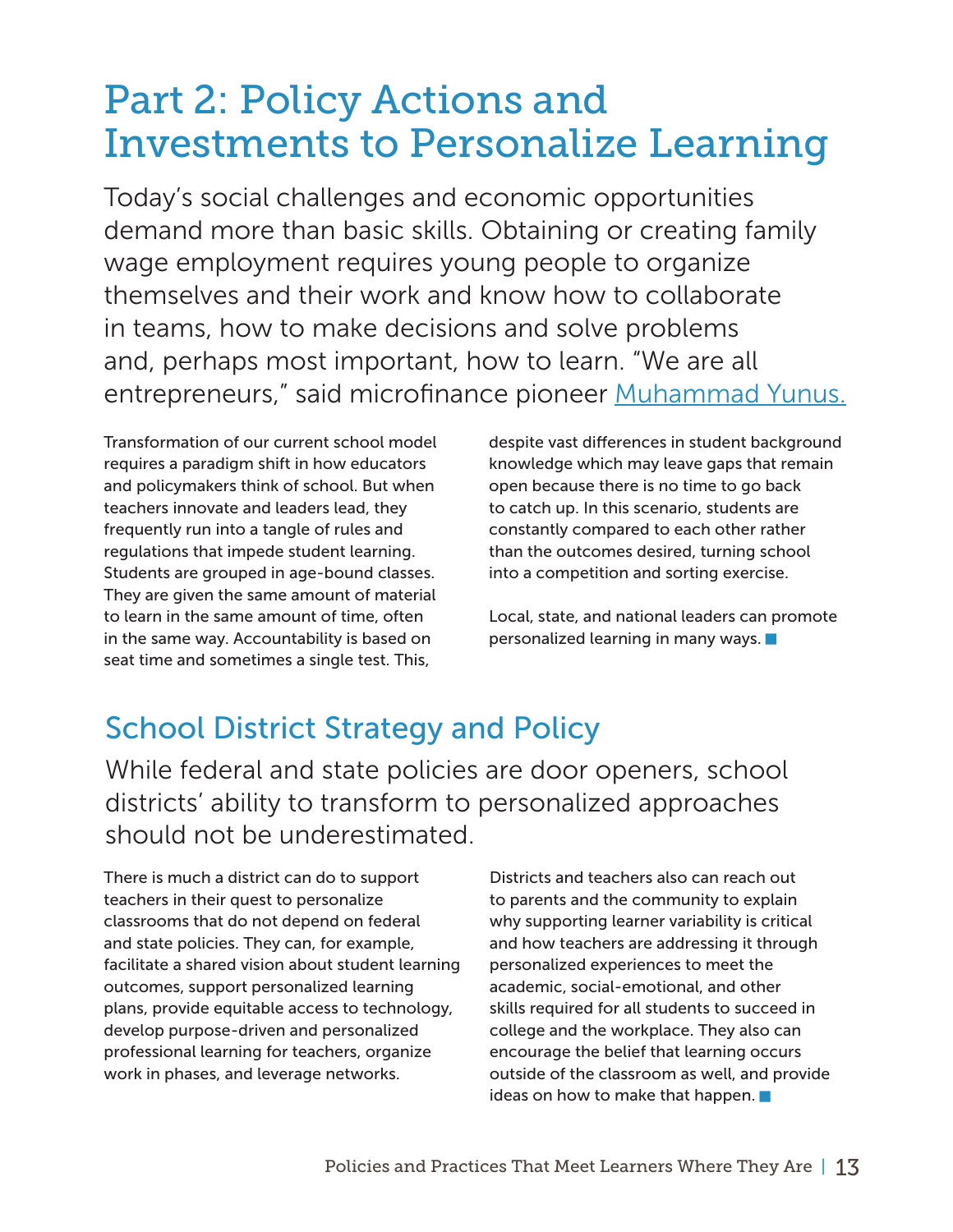#### <span id="page-13-0"></span>Shared Vision and Learner Outcomes

The Digital Promise [League of Innovative](http://digitalpromise.org/initiative/league-of-innovative-schools/)  [Schools,](http://digitalpromise.org/initiative/league-of-innovative-schools/) a network of 93 school districts in 33 states, has seen significant efforts to advance personalized learning. Some League members facilitate community agreements including pictures of the desired future state, graduate profiles, and strategic plans. For example:

- The most recent strategic plan for the [Highline School District,](https://www.highlineschools.org/domain/1145) located south of Seattle, pledges to personalize the learning experience by promising that every student is known by name, strength, and need, and graduates are ready for college, career and citizenship.
- In their strategic plan, [Charlotte-](http://www.cms.k12.nc.us/mediaroom/strategicplan2018/Documents/StrategicPlan2018.pdf)[Mecklenburg Schools,](http://www.cms.k12.nc.us/mediaroom/strategicplan2018/Documents/StrategicPlan2018.pdf) like so many districts, promises to meet the needs of each learner and recognizes that "every child needs an outstanding teacher who

#### Personalized Learning Plans

One way to ensure each student has their own learning path to gain mastery of content and skills is to create a Personalized Learning Plan (PLP) for each student. PLPs, which can be created at a district level, include a student's strengths, challenges, motivations, goals, behavioral information, social-emotional competencies and challenges, achievement data, and progress toward meeting standards. Teachers, learners, and their parents must have regular and easy access to PLPs in order to be on top of where a student is positioned and where they need to go to meet outcomes.

According to Michael Horn, co-founder and distinguished fellow at the Christensen Institute, it is essential that PLPs be and remain dynamic in order to be effective. Horn suggests that whatever type of

can personalize the learning experience." They offer six goals that support doing so, including the creation of a personalized 21st-century learning environment, and inspiring and nurturing "learning, creativity, innovation, and entrepreneurship through technology and strategic school redesign."

- Community conversations led to a new graduate profile in [El Paso Independent](https://www.episd.org/domain/285)  [School District.](https://www.episd.org/domain/285) The profile includes: Critical, Knowledgeable and Creative Thinkers; Informed Problem Solvers; Bilingual Communicators; Responsible Leaders and Productive Citizens; and Socially and Emotionally Intelligent Individuals.
- [Dysart Unified School District](https://www.dysart.org/Sites/default.aspx?pgid=37) in Phoenix offers a large selections of academic pathways allowing students a choice of learning experiences.

document is used, it must regularly map where learners are on achieving standards and other academic, personal, and socialemotional goals and include how they learn best. "I would argue that you daily or at least weekly map so learners constantly know how they are progressing," he said. Horn points to **[Summit Public Schools](http://www.summitps.org/)**, where students see progress on their personal dashboard and frequently visit with mentors to assess where they are and where they need to go to meet their personal goals.

Personal learning plans enhance student agency. Learners set goals and know where they are at all times. They also receive frequent feedback from teachers, peers, and learning applications. With PLPs, students own their learning.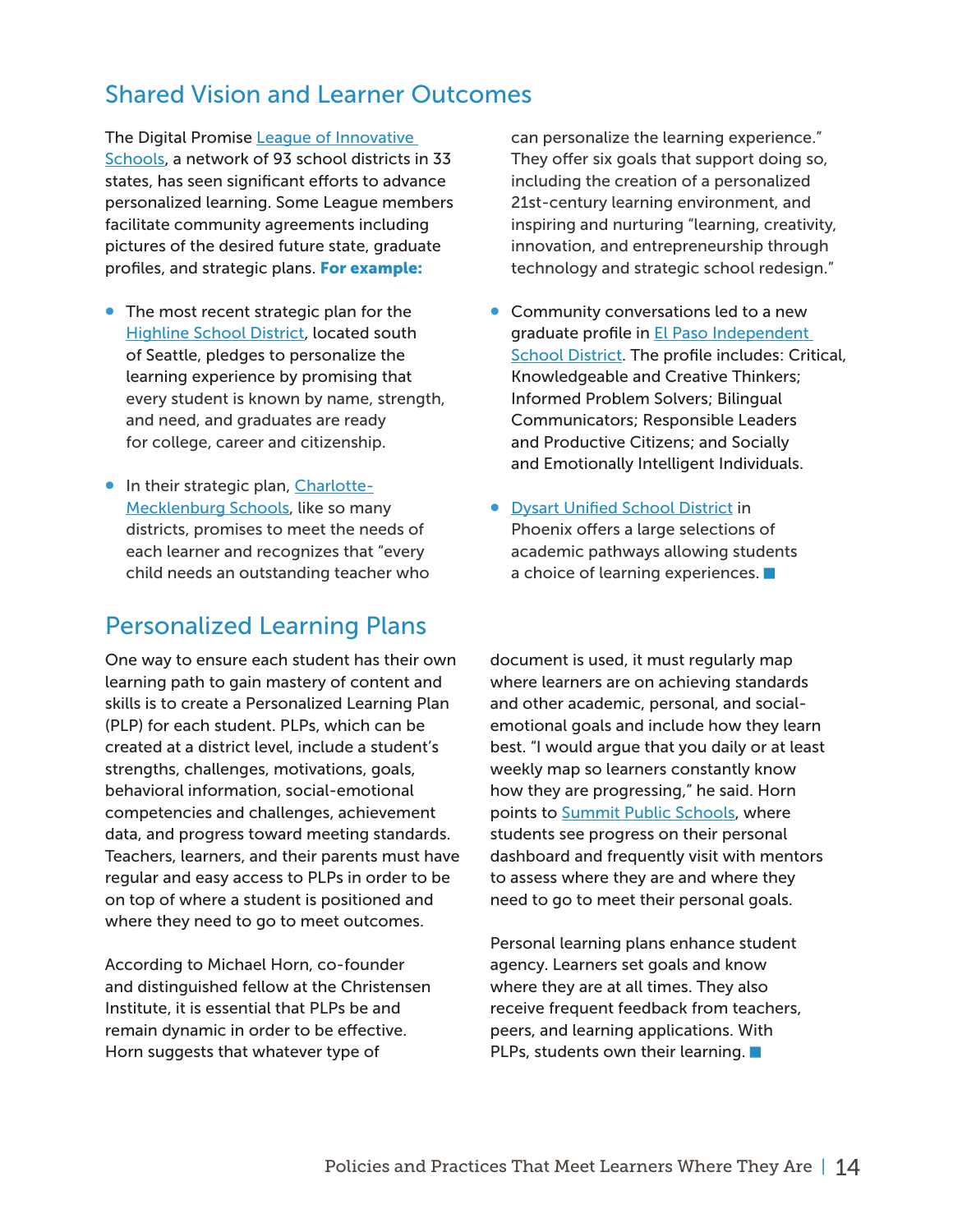<span id="page-14-0"></span>However, PLPs must not supplant Individual Education Plans (IEPs). IEPs are legal documents and as the [Vermont Agency of Education](http://education.vermont.gov/sites/aoe/files/documents/edu-proficiency-based-education-the-relationship-between-IEP-PLP-PBGR.pdf) explains:

"PLPs articulate the learning experiences that ultimately shape a student's path to graduation, in accordance with locally developed graduation requirements. IEPs outline the specialized instruction and services needed to help a student with a disability access and progress in the general education curriculum." - Vermont Agency of Education

#### In short, PLPs and IEPs serve unique purposes and both are necessary to allow all students to meet high expectations.

#### Access to Technology

Meeting each learner where they are and helping them advance can be greatly aided by technology tools and resources that support not only each student's skill development, but also their passions and interests. To be clear, adding technology tools is certainly not a drive to seclude students within their own tech experience. District and network leaders are responsible for creating learning opportunities that maximize successful outcomes for each student, paying attention to their social and emotional development. They are also responsible for ensuring equitable technology access in and out of school and for defining the role technology will play within learning environments.

Through rich content and access to the Internet, students can pursue paths of interest and inquiry as well as collaborate with peers both in the classroom and across disparate

geographies. Adaptive software also can be designed to adjust to a student's level and pace and can offer differentiated supports and problem sets. Critical data and evidence can help teachers



understand students more deeply, determine their next play, and more efficiently group students while supporting their individual learning needs. Devices can provide access to professional tools for writing, composing, animating, and more. And, they can provide accessibility supports such as text to speech, speech to text, visual cues, supports for mobility needs and translation, all in service of the full range of learner variability.

#### Working in Phases

Personalized learning is complex, combining multiple strategies such as blended learning, project-based learning, and competencybased learning. Most personalized learning models require new teaching practices, new tools, and new relationships – a lot to take on all at once. Thoughtful districts and networks look for ways to phase in the work over time.

One popular place to start is with finding and developing teacher leadership. Fulton [County Schools](http://www.fultonschools.org/) in metro Atlanta started by identifying and supporting innovative teachers, referred to as the [Vanguard Team.](http://www.gettingsmart.com/2014/07/building-capacity-using-wait-humans/) Now with four teachers per school, Vanguard teams receive tools and professional learning opportunities focused on transformational,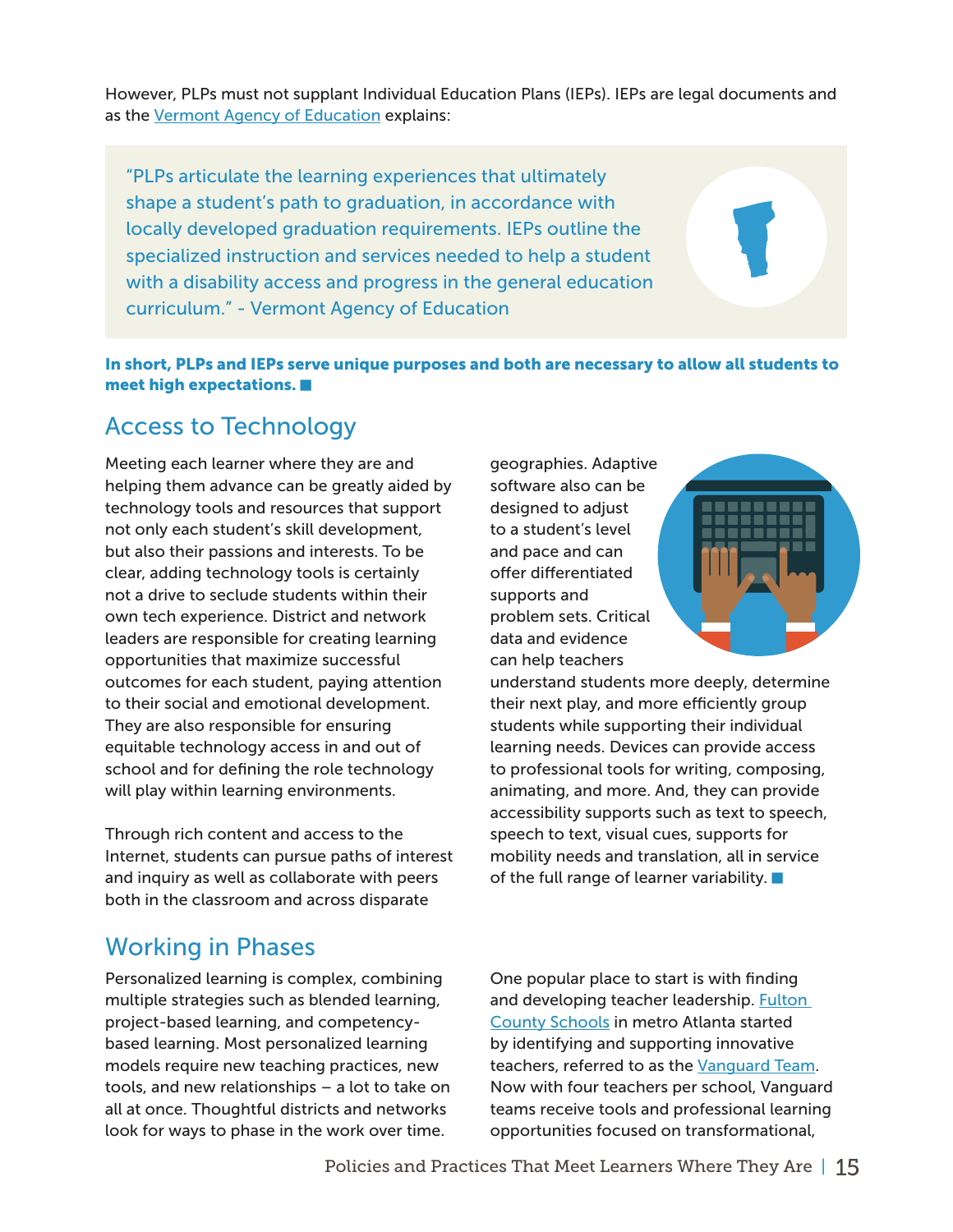<span id="page-15-0"></span>personalized learning experiences for students. Fulton's plan for [personalized learning](http://www.gettingsmart.com/2015/08/fulton-county-schools-customizes-personalized-learning-implementation/) started with an [assessment of school readiness](http://form.jotform.us/form/42801633744150), including teaching practices, willingness to collaborate, space use, and learning plans. Results determined when and how the school was provided with budget and resources to make the digital conversion to better support personalization. The Vanguard Team allows schools to make more informed choices.

In another example, Mesa County Valley [Schools](https://www.d51schools.org/) in western Colorado launched its conversion to personalized and competencybased learning with a cohort of seven demonstration schools and invited the other 37 schools to grow into the new framework.

Rather than phase in change school by school, some districts work in grade spans, implementing, for example, personalization tools and strategies in middle grades and working up and down in succeeding years from there. Both Houston and El Paso launched high school efforts first and took advantage of open content and the opportunity to expand student options.

Connecting teacher and school readiness with waves of technology deployment is challenging for all school districts. The key to success is starting where impact is likely to be rapid and visible to the rest of the system and to encourage and support teacher leadership.  $\blacksquare$ 

#### Supporting Teachers

Teachers need time within the school day and week to make progress on individual, team, and system goals. They need access to learning sciences research and the opportunity to share their challenges, strategies, and lessons learned with their peers. They require evidence-based tools for determining which approach and strategy works for which students and in what contexts. They need an information system that supports the selection of the most appropriate technology products to use, including which tools are research based.

Teachers should learn with the same blended, personalized, and competency-based opportunities as students. Individual teacher learning plans should reflect the above mentioned personal, team, school, and system goals. [Micro-credentials](http://digitalpromise.org/initiative/educator-micro-credentials/) are a strategy that allows teachers to make choices about what to learn and how to demonstrate their progress.

Teachers also need support to help students develop social and emotional skills and weave those into academic learning. To assist the drive to incorporate social and emotional



learning with academics, the Aspen Institute [National Commission on Social,](https://www.aspeninstitute.org/programs/national-commission-on-social-emotional-and-academic-development/)  [Emotional, and Academic Development](https://www.aspeninstitute.org/programs/national-commission-on-social-emotional-and-academic-development/) released a [new report](https://www.aspeninstitute.org/publications/evidence-base-learn/) that provides a call to integrate social and emotional development with academic instruction based on research that shows it matters.

The bottom line is that teachers need the flexibility, encouragement, and time for professional learning so they can eventually implement personalized learning in *their*  classrooms with *their* students.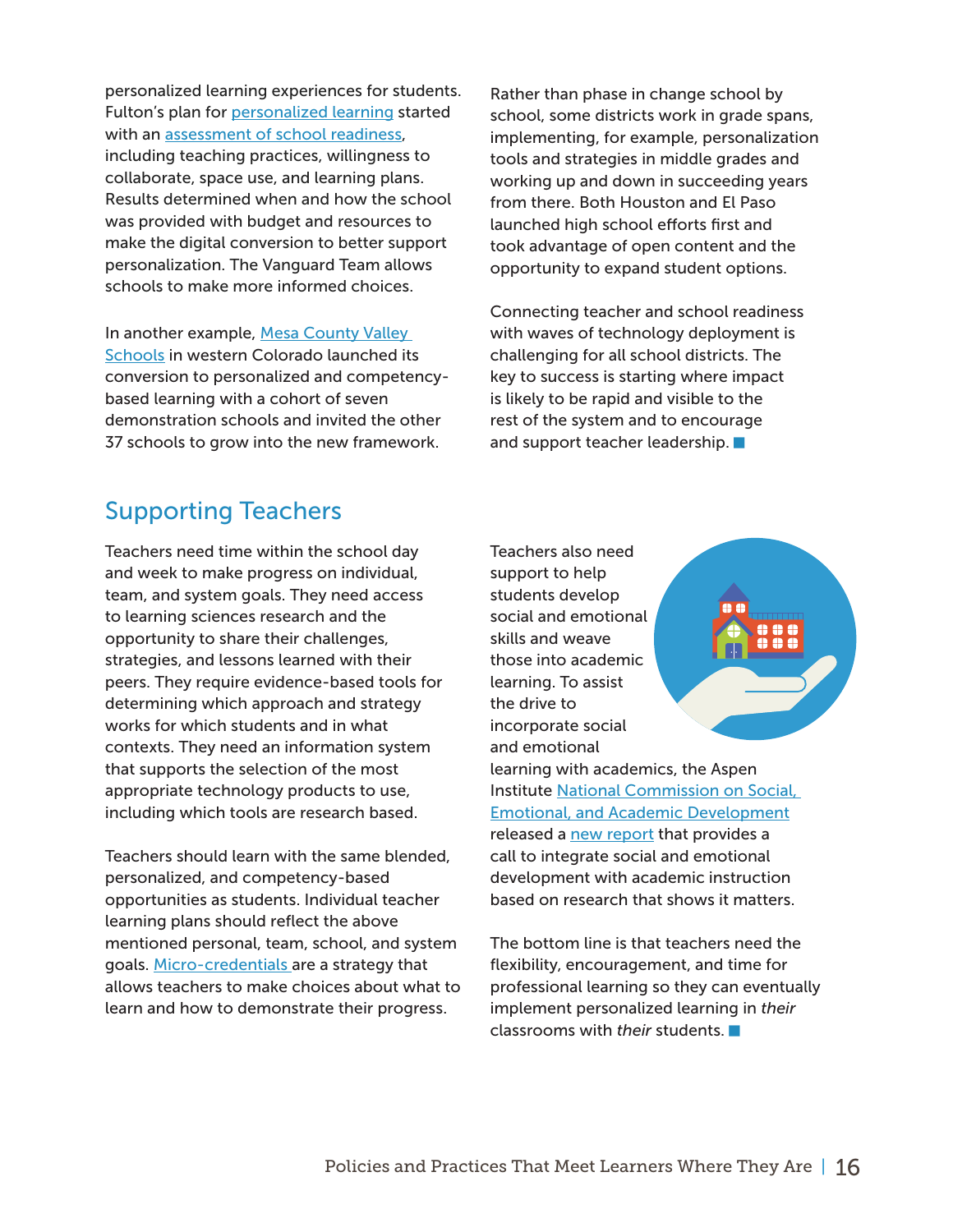#### <span id="page-16-0"></span>Leveraging Networks

Because personalized learning involves new structures, tools, and practices, it can be helpful to organize and support the work within networks. Teachers in and across schools can learn together in networked improvement communities. If a district is phasing in personalized learning, schools can work together in cohorts.

School design networks like [NAF](https://naf.org/) and [EL Education](https://eleducation.org/) offer a learning model, curriculum, and support services. Some, like [New Tech Network,](https://newtechnetwork.org/) provide a learning platform. Adopting one of these networks reduces the number of decisions a school community is required to make and can increase the fidelity of implementation.

#### [Denver Public Schools](https://www.dpsk12.org/)

incubated and authorized networks of charter schools to increase the number of high quality personalized learning schools. They also created a category of semi-autonomous



Innovation Schools, some of which are organized in networks to improve and scale.

District leaders can develop and share ways to support personalized learning in networks such as the [League of](http://digitalpromise.org/initiative/league-of-innovative-schools/)  [Innovative Schools](http://digitalpromise.org/initiative/league-of-innovative-schools/) and [EdLeader21.](http://www.edleader21.com/)

#### State Policy and Investment

In ["Meeting The Every Student Succeeds Act's Promise: State](https://www.inacol.org/wp-content/uploads/2016/10/iNACOL_MeetingESSAsPromise.pdf)  [Policy to Support Personalized Learning](https://www.inacol.org/wp-content/uploads/2016/10/iNACOL_MeetingESSAsPromise.pdf)," iNACOL argues that across the country, state leaders are shifting from a focus on compliance toward continuous improvement and systemic change, in order to support local efforts to redesign K-12 education around student-centered learning. Why?

Competency-based education, as a core strategy for personalized learning, holds the promise of raising achievement for all, if expectations are held high. The promise of personalized learning can empower teachers and has the potential to improve student outcomes by designing learning environments around how students learn best. In this way, each student's needs can be met and the stage is set to ensure mastery of critical knowledge, skills, and dispositions needed for success.

There are a number of ways states can encourage and support personalized learning, including adopting broader aims, promoting personalized learning plans and competency-based progressions, and investing in innovation.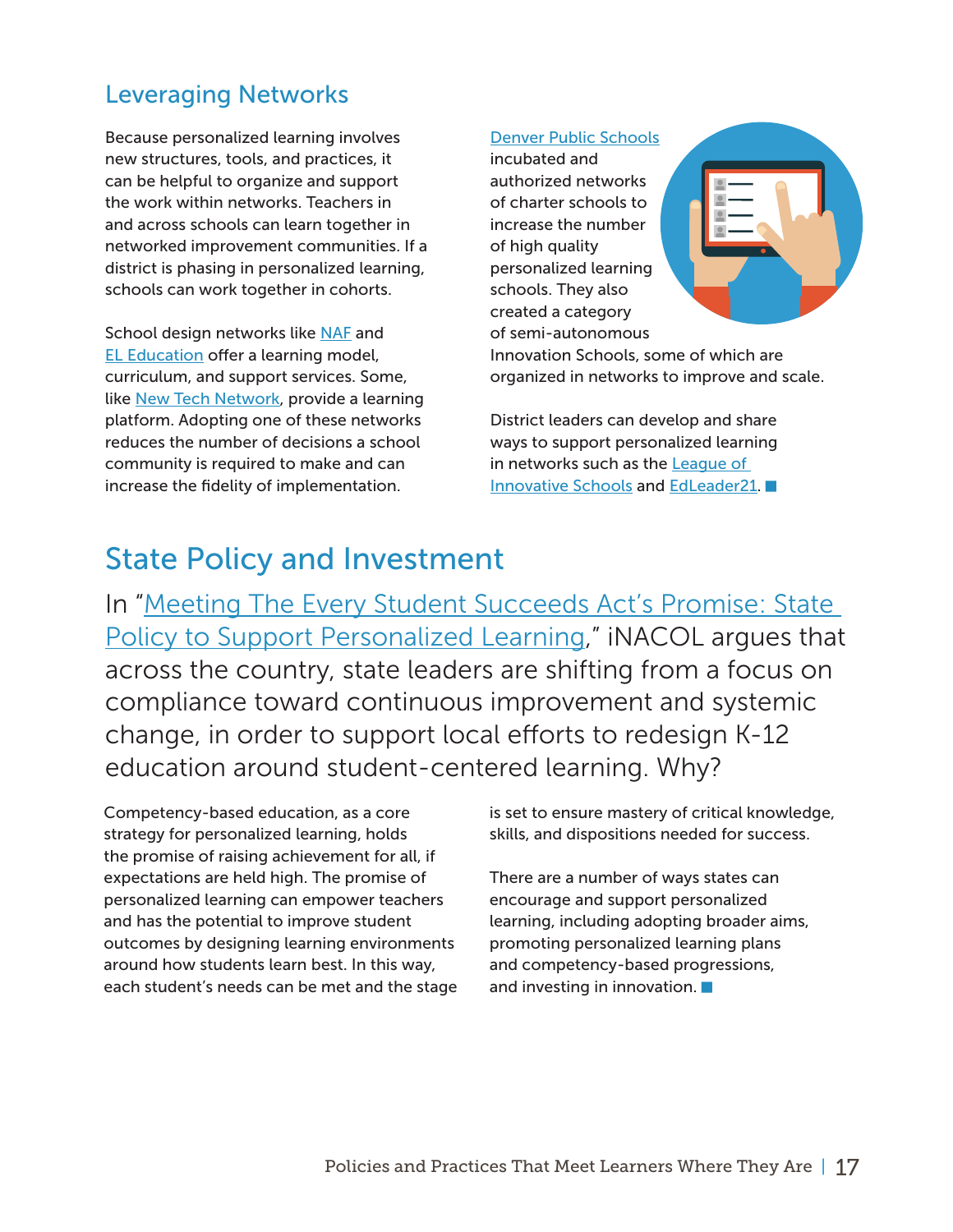#### <span id="page-17-0"></span>Broader Definition of Success

The federal [Every Student Succeeds Act](https://www.ed.gov/esea) (ESSA) of 2015 is, as iNACOL stated, "a historic opportunity for the United States to begin to transform K-12 education toward personalized, student-centered learning." ESSA gives states some flexibility in how they define student success, their assessments and accountability systems, the use of federal funding, and educator preparation and licensure.

#### Virginia's Profile of a Graduate

- Achieve and apply appropriate academic and technical knowledge (content knowledge)
- Demonstrate productive workplace skills, qualities, and behaviors (workplace skills)
- Build connections and value interactions with others as a responsible and responsive citizen (community engagement and civic responsibility)
- Align knowledge, skills and personal interests with career opportunities (career exploration)

States can use multiple measures of academic achievement, graduation, and performance of individual student subgroups, as well as measures of school quality to identify schools for improvement. States can redesign accountability around a broader definition of student success, keeping in mind the importance of self-management, working collaboratively, critical thinking, and learning how to learn – all top factors for success in college and career.

There is interest in adding social and emotional learning (including selfmanagement, self- and social-awareness, relationship skills, and decision making) to state outcome frameworks, but experts recommend focusing on classroom practice and feedback before incorporating measures into state accountability systems, [reports CASEL](http://www.casel.org/wp-content/uploads/2017/08/Meta-analysis-Q-A-8-23-17.pdf).

#### Personalized Learning Plans

Besides establishing multiple measure accountability systems, which are more conducive to personalized learning, leading states are advancing Personal Learning Plans (PLPs). Vermont requires each student in grades 7-12 to have a PLP. These documents identify a student's abilities, aptitudes, and dispositions that guide

decision-making on course offerings and other education experiences. Vermont's Education Quality Standards requires that the PLPs are incorporated into the instructional process and that students receive the academic and social-emotional supports to help attain the state standards.  $\blacksquare$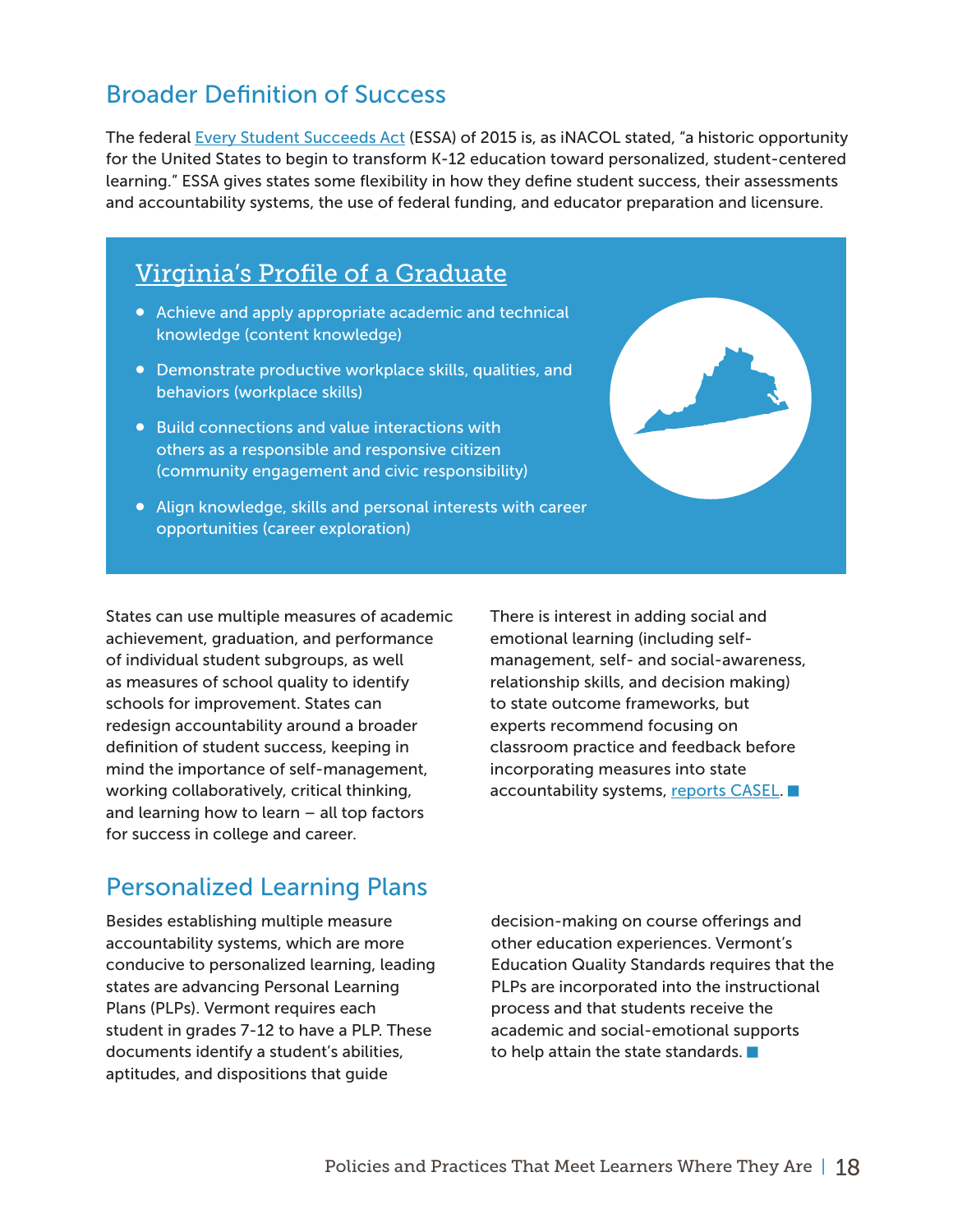#### <span id="page-18-0"></span>Competency-based Policies

Requiring a high level of demonstrated mastery before progressing to the next level reduces learning gaps and improves the likelihood of graduating from high school ready for postsecondary learning and careers. Competency-based policies, including graduation requirements (see Virginia's Profile of a Graduate, sidebar on page 18), recognize that the time and supports for students to demonstrate mastery will vary. For example, in 2016, Florida established th[e](http://www.fldoe.org/core/fileparse.php/7513/urlt/1365-16.pdf) [Competency-based Education Pilot](http://www.fldoe.org/core/fileparse.php/7513/urlt/1365-16.pdf)  [Program,](http://www.fldoe.org/core/fileparse.php/7513/urlt/1365-16.pdf) designed to provide an educational environment that allows students to advance to higher levels of learning upon the mastery of concepts and skills through statutory exemptions related to student progression and the awarding of credits.

Five years ago, only half the states recognized competency-based learning models. Sunny Deye, Program Director at the National Conference of State Legislatures, said that while CBE has been around for a while, it has been heating up in recent years and now nearly every state allows competency-based learning through [state legislation or state board action,](http://www.ncsl.org/research/education/competency.aspx) though scope varies for state CBE plans.

In "[The Path to Personalized Learning](http://www.excelined.org/wp-content/uploads/2017/10/ExcelinEd.ThePathToPersonalizedLearningTheNextChapterintheTaleofThreeStates.Oct2017.pdf?utm_source=ExcelinEd&utm_campaign=ad945c54a4-EMAIL_CAMPAIGN_2017_10_13&utm_medium=email&utm_term=0_0473a80b81-ad945c54a4-115589553)," ExcelinEd profiles three states, Idaho, Utah, and Florida, that are heavily involved in creating competency-based education. Although states will take different paths to competency-based and personalized learning, several themes emerged from the experience of these states: 1) an emphasis on intentional, step-wise implementation; 2) an importance of professional learning, both in providing time and resources for teachers, but also in connecting with other personal learning networks to share thoughts, ideas, and plans; and 3) an understanding that while there are few barriers at the moment, some may arise in the future as programs mature. Because of this, current state policy must not center on short-term workarounds, but rather they should enact the policy changes that address issues in the long-run.

Digital Promise and Education Elements created a [CBE Toolkit](http://digitalpromise.org/cbe_topic/) designed to share a broad range of experiences from members of the League of Innovative Schools in developing CBE.

#### Credit Flexibility

[Ohio's Credit Flexibility plan](http://education.ohio.gov/Topics/Quality-School-Choice/Credit-Flexibility-Plan) was adopted by the State Board of Education in 2009 and allows students to earn high school credit by demonstrating subject area competency, completing classroom instruction, or a combination of the two. Subjectarea competency can be demonstrated via participation in a range of experiences, such as internships, community service, online learning, educational travel, and independent study. According to the Ohio Department of Education, credit flexibility puts students in the driver's seat of their learning.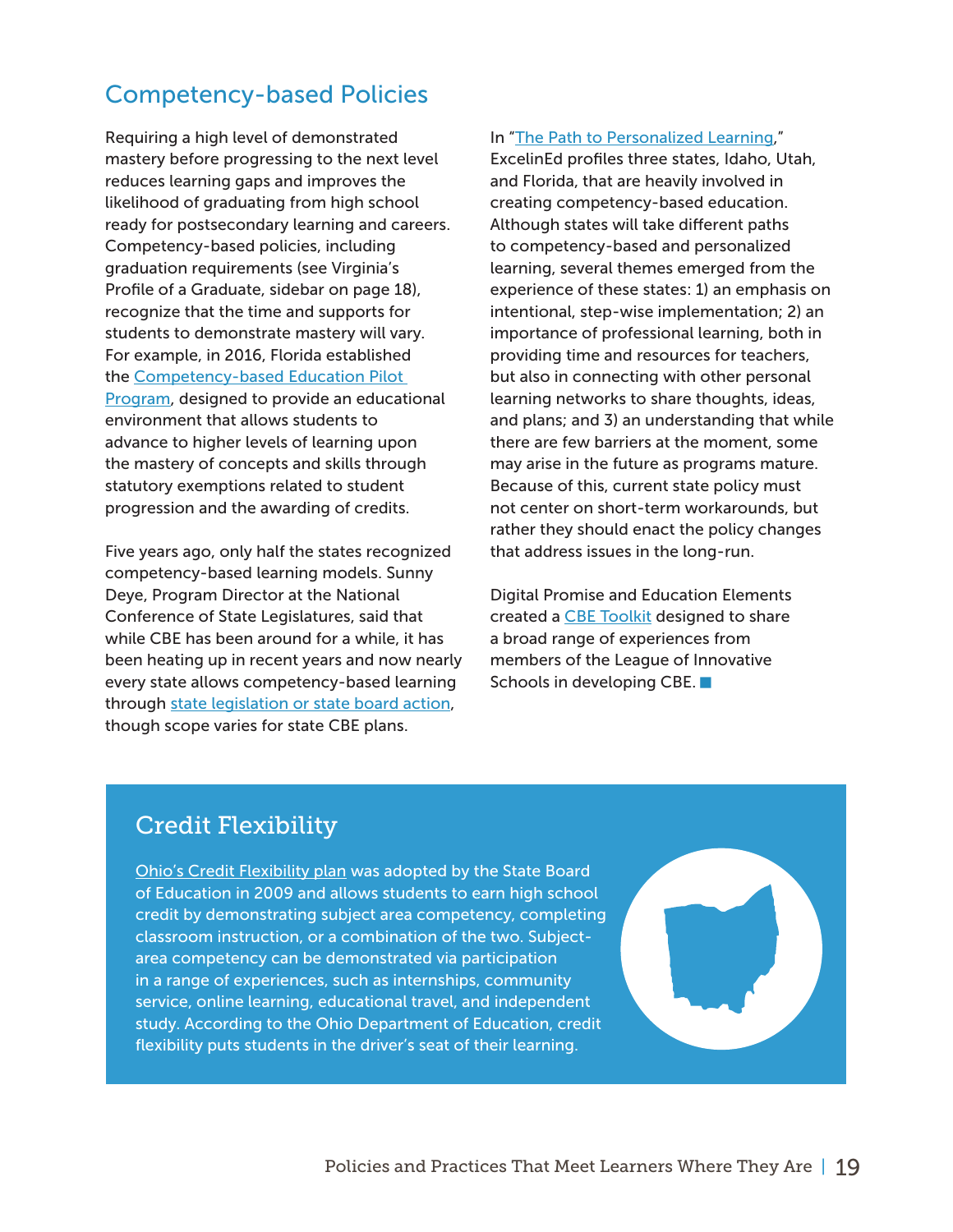#### <span id="page-19-0"></span>Investing in Innovation

[Colorado](https://www.cde.state.co.us/choice/innovationschools) an[d](https://education.ky.gov/school/innov/Pages/Districts-of-Innovation.aspx) [Kentucky](https://education.ky.gov/school/innov/Pages/Districts-of-Innovation.aspx) created Innovation Zones that offer schools the freedom to develop personalized learning models by granting waivers from regulations that inhibit innovation. In Kentucky, for example, seattime policies, average daily attendance, and regulations that disallowed student participation in internships were waived.

#### Regional Approach

Some parents wonder if aspects of personalized learning such as standardsbased grading will negatively impact their child's ability to gain admission to a selective college. The [Great Schools Partnership](http://greatschoolspartnership.org/about/about-gsp/) is addressing this challenge in New England by encouraging states to adopt proficiencybased diplomas. They are also building a coalition of all of the public and many of the private universities willing to accept them. The state mandate and assurance of college acceptance reduced parent and teacher concerns across New England.

Another example of state investment in innovation is Ohio's support of innovations in personalized learning through a \$250 million [Straight A Fund](http://education.ohio.gov/Topics/Straight-A-Fund). It resulted in a regional middle grade personalized learning network supported by [Mentor Public Schools.](http://www.mentorschools.net/) [RAMTEC](http://www.ramtecohio.com/), an innovative robotics credentialing program at [Tri-Rivers Career Center](http://tririvers.com/), received \$22 million in grants to expand to [22 additional career centers statewide.](http://www.gettingsmart.com/2017/04/ramtec-robotics-a-path-to-employment-economic-development/)

David Ruff, executive director of the Great Schools Partnership, found success by focusing on a few high-leverage policies starting with graduation requirements.

#### Examples of progress include:

• In 2011, the New Hampshire Board of Education began requiring high schools to assess students based on their [mastery](https://www.education.nh.gov/innovations/hs_redesign/competencies.htm) [of course-level competencies,](https://www.education.nh.gov/innovations/hs_redesign/competencies.htm) rather than time spent in class.

#### New Hampshire: Story of Transformation

In 1997, the Granite State Department of Education shifted from name and blame to emphasizing a culture of improvement based on support and incentives. They also sought a balance between state and local control through collaborative processes. In 2005, the state redefined the Carnegie unit credit based on seat time and replaced it with a competency-based credit. In 2013, they revamped their [Minimum Standards for School Approval](https://www.education.nh.gov/legislation/standards.htm) so all K-12 schools would be designed for "students to reach proficiency rather than allowing them to be passed on without addressing their gaps and weaknesses." Along the way, the state created an integrated system by co-designing competencies, extending learning opportunities, establishing a [Virtual Learning Academy Charter School,](https://vlacs.org/) providing a system to provide educator support and evaluation, and piloting a new accountability system.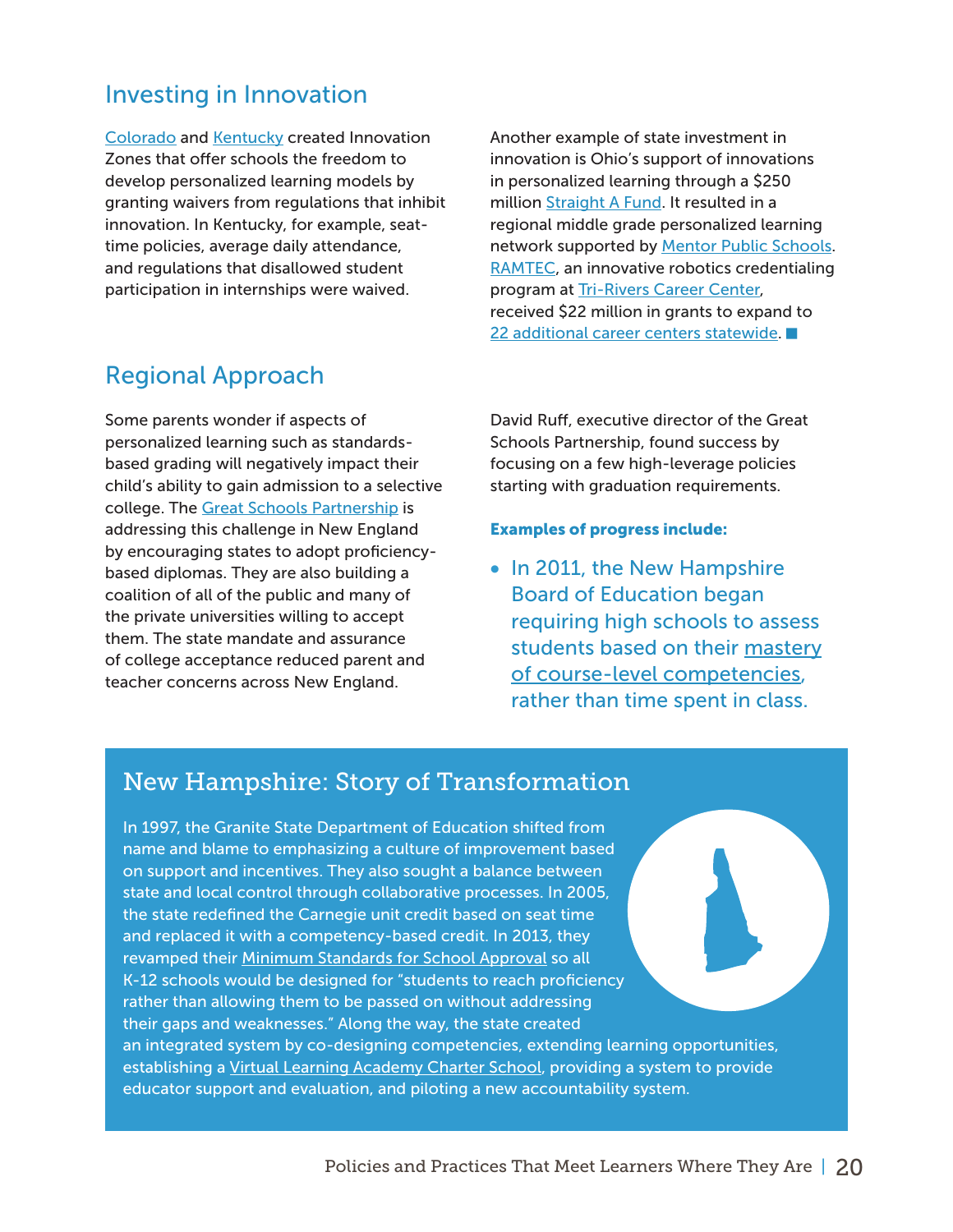- <span id="page-20-0"></span>• [Proficiency-based diplomas](http://education.vermont.gov/student-learning/proficiency-based-learning/proficiency-based-graduation-requirements) in Vermont require students to demonstrate mastery of academic content before graduating and support the adoption of personalized competency-based approaches to learning. Mastery replaces seat-time requirements.
- In Connecticut, students can earn credit by hours, early college courses, online

#### courses, or demonstration of achievement of standards.

Sustained focus matters but Ruff is quick to note that success at scale across a region comes when efforts are nimble enough to take advantage of opportunities as they arise. He suggests that policies should set up the guardrails and grant the freedom to create personalized learning environments rather than demand compliance or create programs where only a select few can participate.

### Federal-National Policy: Keep It Flexible, Invest in What's Possible

Personalized learning benefits from stronger standards put in place recently in many states. And yet, the shift to competencybased progressions have been dampened by big end-of-year tests and the high stakes that go with them. Standards-based reforms inadvertently locked in the old model of age cohorts and time-based credits.



When ESSA replaced NCLB it marked the end of a period of big federal involvement and spending in education. The shift of control back to the states worries equity advocates and signals why policy and practice must stress high expectations for all students. **But** the shift also creates new opportunities for personalized learning, in three areas:

- Increased focus on growth and improvement rather than just grade level proficiency;
- Use of multiple measures and less reliance solely on an end of year test; and

• New opportunities to build capacity for next generation educators.

ESSA provides states with the flexibility to develop multiple measure accountability systems, as long as they include long-term goals, academic indicators, and measures of school quality and student success. This means states can redesign accountability around a broader definition of student success, keeping in mind the importance of critical thinking, working collaboratively, learning how to learn – all top factors for success in college and career. (Some of these measures are, as discussed, still in the early stage of development.)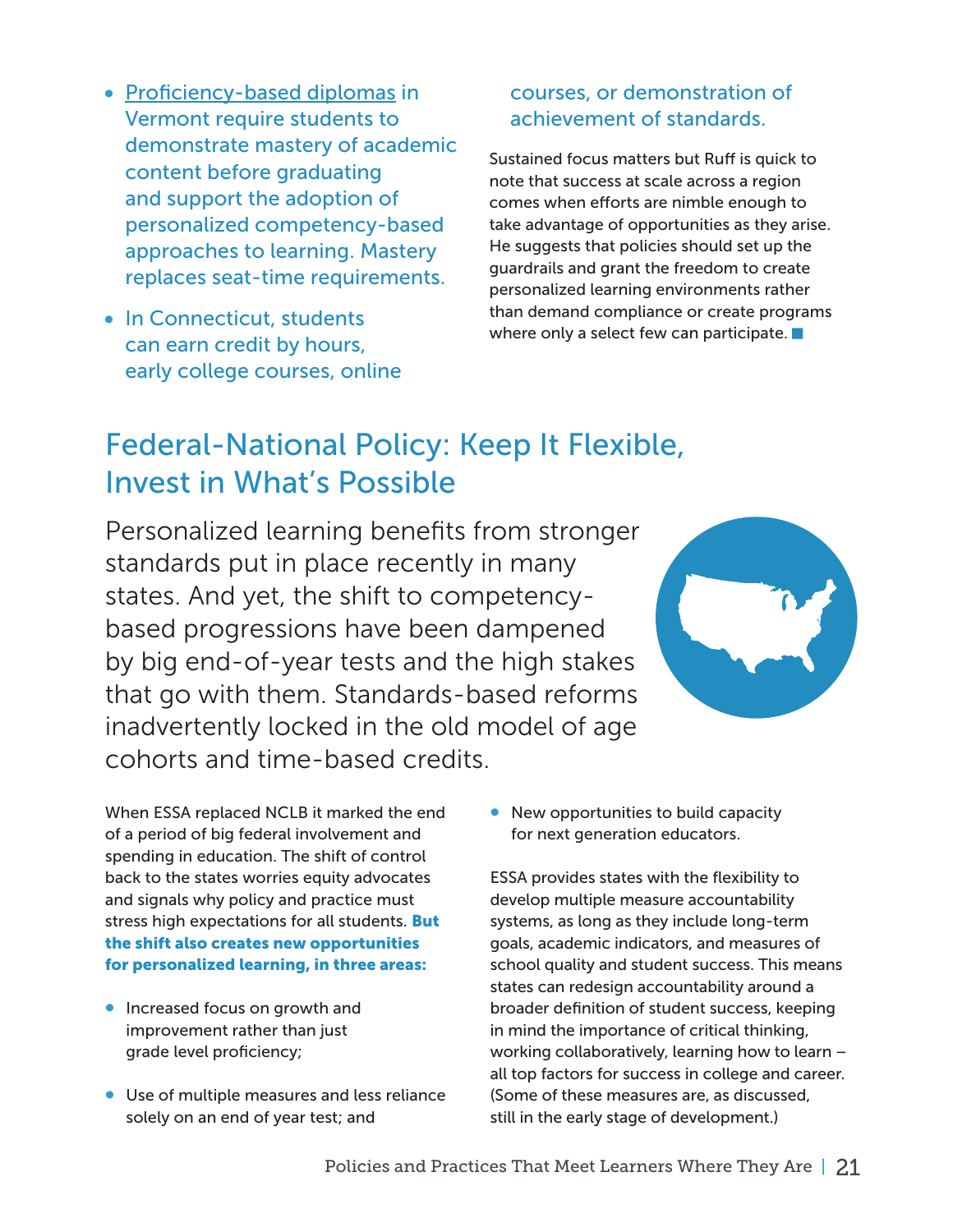<span id="page-21-0"></span>Since ESSA eliminated the "highly qualified teacher" requirement, states now have the responsibility to uphold the promise of ensuring that students are taught by highly qualified teachers. They also have the opportunity to add new descriptions of

educator quality through certification and licensing requirements that align with the vision of personalized learning. States can look to [micro-credentials](https://bloomboard.com/microcredential/provider/ac2f23c8-274d-449d-ac3f-6ad29e399737) as a way to promote, beyond certification, more individualized learning and demonstrations for teachers.

[KnowledgeWorks is reviewing state ESSA plans](http://www.knowledgeworks.org/policy/essa/interactive-map) that demonstrate a shift to a personalized approach to education. They have categorized state plans that pave the way for personalization into these categories:















goals

Support for schools

Vision Long-term Accountability Support Assessments Supporting excellent educators

Supporting all students

In most states, the new-found flexibility makes it easier to initiate innovations to embrace learner diversity to help all learners meet their potential. However, there remains mountains of rules and regulations reinforced by traditions and shared memories of schooling that still inhibit work at scale. With sustained

local leadership, a school or district almost anywhere in the United States can implement personalized and competency-based learning. It may take waivers and renegotiated contracts and philanthropic investment, but it is more possible than ever.

#### Data Interoperability

Another area that can be addressed by national organizations, with the support of the Department of Education and the National Science Foundation, is data interoperability. Burgeoning digital content and education technology hold the potential to effectively personalize learning for students and teachers, provide teachers with data to improve learning experiences, offer students rich and engaging resources, and more. But, a major drawback is that current digital resources, drawn from a broad spectrum of sources, do not work together, limiting the use of

the resources and frustrating the lives of teachers and administrators. Schools must have access to and control of their data, all the while securing learner data privacy. Needed is a [digital learning infrastructure](http://www.imsglobal.org/sites/default/files/i3lc1v4.pdf) that provides a framework to ensure digital content and technology work together. [Project Unicorn](https://www.projunicorn.org/why-data-interoperability) is working toward the goal of creating "seamless, secure, and controlled exchange of data between applications" through partnerships with school districts and working with vendors to help them develop products with interoperability.